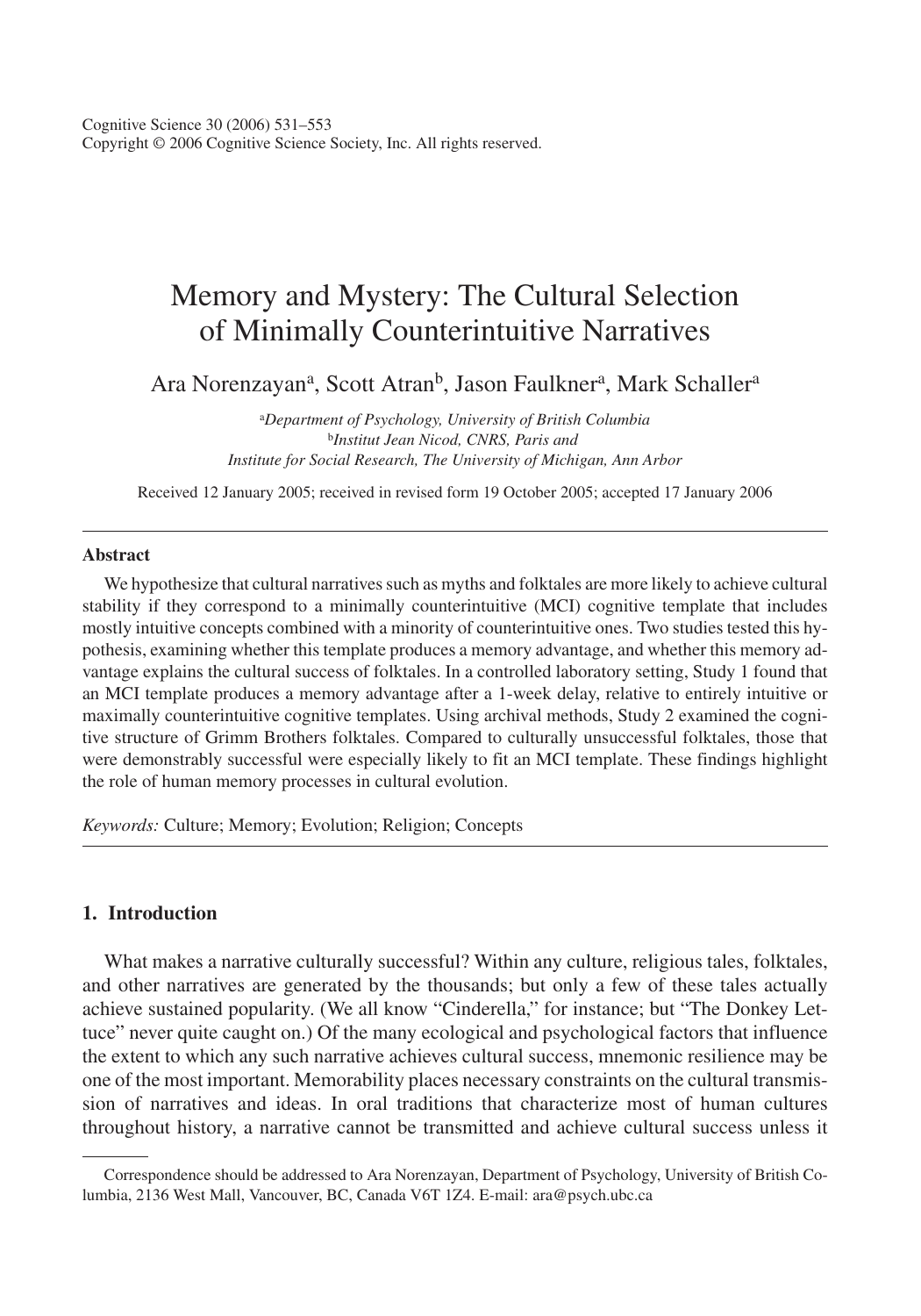stands the test of memory (Rubin, 1995; Sperber, 1996). Therefore, all else being equal, a more memorable narrative has a competitive advantage over a less memorable one. Because any cultural narrative is likely to go through several generations of repeated transmission and recall, this advantage, even if small at the start, accumulates from generation to generation, leading to massive differences in eventual cultural success.

The psychology of cognition in general, and memory in particular, is thus of great relevance to the anthropological study of how cultural belief systems emerge. Ideas and narratives are not acquired and transmitted through a process by which culture "impinges" on a passive human mind. Rather, the minds of recipients of cultural materials selectively represent, retain, transform, and transmit information. Thus the ordinary biases and transformations in human memory can constrain the content of cultural beliefs. Building on prior research on the cognitive processes that influence the cultural transmission of concepts (e.g., Barrett, 2000; Boyer & Ramble, 2001), we examine the role of cognitive processes in the cultural transmission of lists of ideas and narratives. We hypothesize that narratives combining mostly intuitive concepts with a minority of counterintuitive ones enjoy a memory advantage, and as a result achieve cultural success. Such an MCI template (Barrett, 2000) may be no accident. Indeed, we propose that it may be a recipe for cultural success: Compared to narratives that fit other templates (e.g., no counterintuitive concepts at all; many counterintuitive concepts), those that are MCI may be especially memorable and, therefore, more likely to achieve cultural stability as well.

#### *1.1. Intuitive and counterintuitive concepts in cultural narratives*

Before examining the cognitive factors that contribute to the cultural success of narratives, we consider current theorizing and research on the cultural success of various intuitive and counterintuitive concepts that proliferate in cultural narratives. What makes a concept "intuitive" or "counterintuitive"? As several psychologists and anthropologists have noted, the key is whether the concept is consistent with, or violates, ontological assumptions about the properties of ordinary objects (Barrett, 2000; Boyer, 1992; Keil, 1989; see also Atran & Sperber, 1991).

Intuitive concepts are intuitive because built into them are implicit inferences about their properties. These intuitive inferences are rarely articulated explicitly. Rather, they are assumed, and make the concepts comprehensible and communicable. For example, the concept *bird* involves the implicit inference that birds fly, that they grow and die, that they drink when thirsty. These inferences are guided by intuitive *ontology* (Keil, 1989), or core assumptions about the basic categories of existence, such as intentional beings, animals, inanimate objects, and events. Ontology is psychologically important, because it determines the appropriateness of inferences. For example, knowing that birds belong to the ontological category ANIMAL affords "automatic" inferences about biological properties, but not necessarily intentional agent properties. These inferences are possible because ontology is in turn governed by domain-specific "theories"—of mind, biology, and physics—that provide commonsense expectancies and explanations for the workings of each ontological category.

There are important cultural variations in many aspects of domain-specific theories: theory of mind (e.g., Lillard, 1998; Wellman, Cross, & Watson, 2001), biology (e.g., Medin & Atran, 1999), and physics (e.g., Peng & Nisbett, 1998). However, certain core elements of these theo-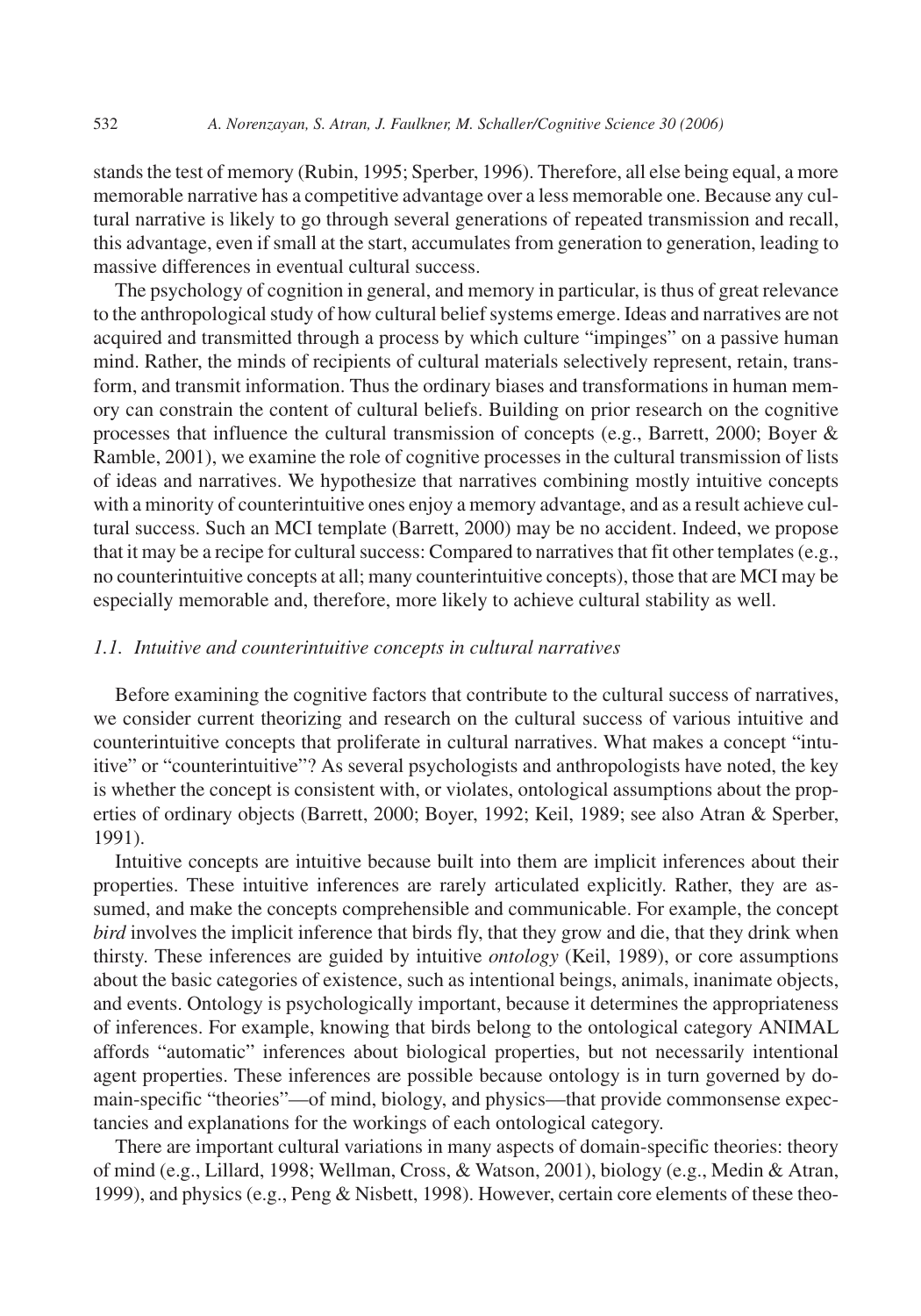ries appear so early, and are so widespread across human societies, that they may turn out to be psychological primitives that make cultural learning possible. For example, babies as young as 4 months already possess a "theory of physics," having a notion of what counts as a solid object, and assuming, for example, that an object cannot be in different places at the same time, or that a solid object cannot pass through another solid object (Baillargeon, 1998; Carey & Spelke, 1994; Leslie, 1982; Spelke, 1990). Similarly, preschoolers and adults in most cultures known to anthropologists have a "theory of biology," which dictates that species have biological "essences" and that superficial transformations performed on an animal do not alter its species-specific essence (Atran, 1998; Berlin, 1992; Berlin, Breedlove, & Raven, 1973; Gelman & Hirschfeld, 1998; Keil, 1994). Preschoolers and adults across cultures also have an elaborate "theory of mind," which entails, among other things, the attribution of beliefs and desires to people, and the appreciation that people may have false beliefs (Avis & Harris, 1991; Callahan et al., 2005; Flavell, Zhang, Zou, Dong, & Qui, 1983; Gardner, Harris, Ohmoto, & Hamazaki, 1988).

Unlike everyday natural concepts with properties consistent with ontological expectations, there are many other concepts that violate those expectations. Ghosts that walk through walls, frogs that talk, mountains that are invisible to the human eye—these and many other fanciful concepts are inconsistent with intuitive theories of mind, biology, and physics and thus are "counterintuitive." (For broad discussions of intuitive and counterintuitive concepts in culture and religion, see Atran & Norenzayan, 2004; Barrett, 2000; Boyer, 1994a, 1994b, 2003; Sperber, 1996). Interestingly, despite their obvious incompatibility with ontological expectations—or assumptions about what is actually possible in the real world—these kinds of counterintuitive concepts appear regularly in religious traditions, folktales, myths, and legends around the world (e.g., see Boyer, 1994b, 2001).

#### *1.2. Past research on the cognitive optimality of MCI concepts*

The effect of unusual or surprising story elements on recall has been examined under the rubric of schema theory, which proposes that recall is a joint product of the interaction between general knowledge structures or expectancies and input information. There is a consensus that schema-relevant information is better remembered than schema-irrelevant information (for reviews, see Alba & Hasher, 1983; Koriat, Goldsmith, & Pansky, 2000). However a complex pattern of findings has emerged as to whether recall is enhanced by schema-consistent versus schema-inconsistent information. Incongruous or surprising elements have often been found to produce superior recall under some conditions (e.g., Bower, Black, & Turner, 1979; Brewer, 1985; Davidson, 1994; McCabe & Peterson, 1990; Stangor & McMillan, 1992). Similar effects have been observed in list-learning paradigms, in which conceptually incongruous items enjoy superior recall (e.g., Waddill & McDaniel, 1998).

However unusual story elements differ from supernatural elements in two important ways. First, unusual story elements disrupt story structure, whereas supernatural elements in a folktale or religion are integral to the story structure (Boyer & Ramble, 2001). Second, whereas unusual elements in a story involve a schema or script violation that is otherwise consistent with intuitive theories, counterintuitive elements found in folktales, myths, and religions involve ontological violations that are incongruent with intuitive theories. These differences may im-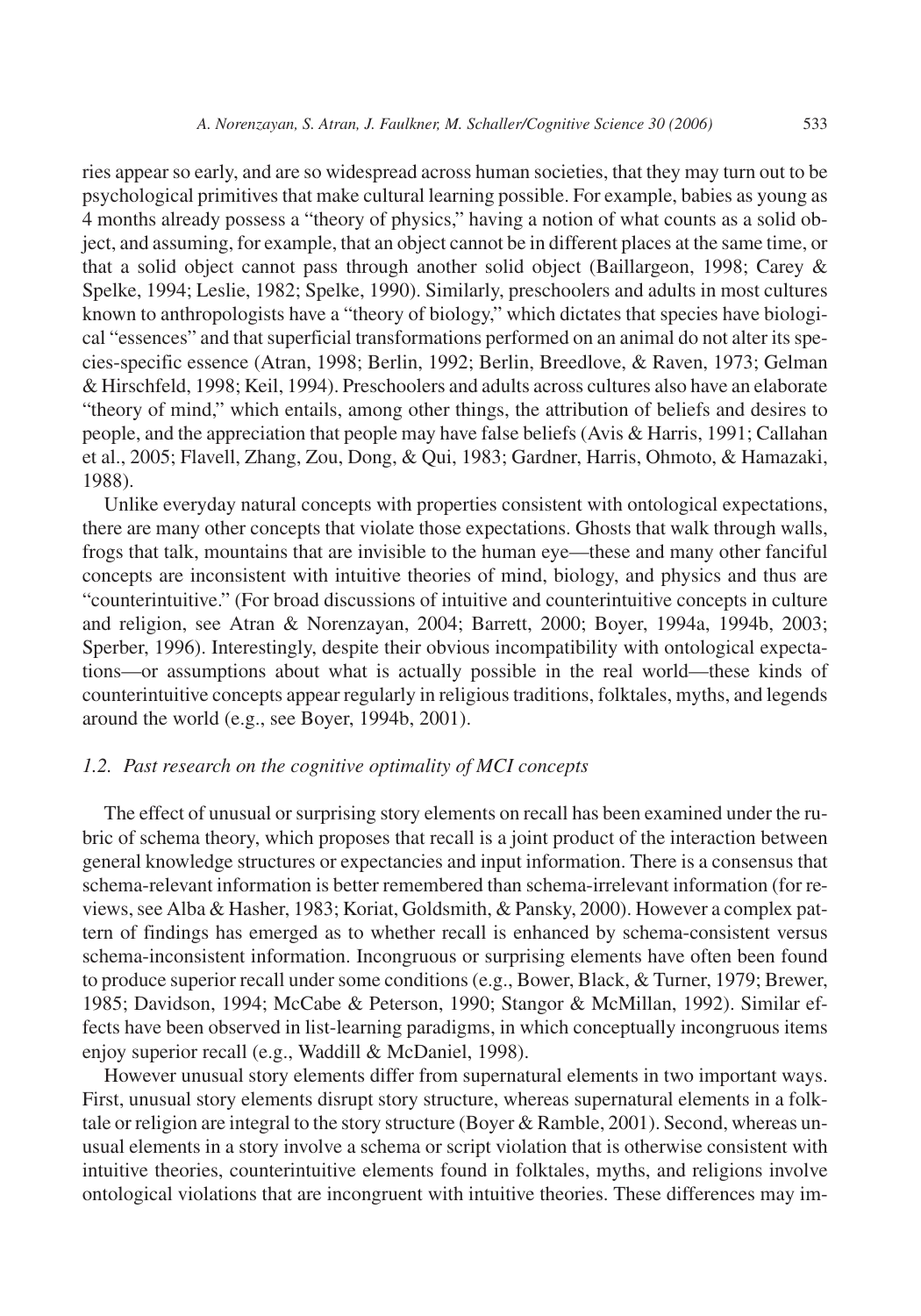plicate different processes and may result in different recall effects (see, for example, Boyer & Ramble, 2001). Although instructive, these earlier studies on the effect of schema violations have not examined counterintuitive supernatural elements that are recurrent and widespread features of cultures, which is the focus of this research.

One of the earliest accounts of the memorability and transmission of counterintuitive supernatural cultural narratives was Bartlett's (1932) classic study of "the war of the ghosts." Bartlett examined the ways by which British university students remembered and then transmitted a culturally unfamiliar story, in this case a Native American folktale. Interestingly, over several generations of retelling the story, some culturally unfamiliar items or events were dropped from the retelling. Other unfamiliar items were distorted, being replaced by more familiar items. But Bartlett's striking finding was that the very notion of the ghosts—so central to the original story—was gradually eliminated from the retellings, suggesting that counterintuitive elements are at a cognitive disadvantage.

In recent years, there has been growing empirical work on the cognitive factors that constrain the cultural success of beliefs, and this research yields a more complex perspective (Barrett & Keil, 1996; Barrett & Nyhof, 2001; Boyer, & Ramble, 2001). Spirits and other supernatural concepts found in culturally successful narratives (such as religious mythologies) are MCI, having properties that are partially, but not entirely, counterintuitive (Barrett, 2000; Boyer, 2003). Spirits may be invisible or may pass through solid objects; but otherwise they possess the intuitive properties of ordinary intentional agents. Supernatural agents may have supernatural abilities of perception, but they also obey many of the mundane laws of folk physics and folk biology (e.g., they cannot occupy more than one physical location at a time; they get hungry). Indeed, it appears that people assume a substantial set of intuitive properties even for beings that are putatively supernatural: Controlled experiments by Barrett and Keil (1996) indicated that people spontaneously anthropomorphize God in their reasoning, even if doing so contradicts their stated theological beliefs. Culturally successful materials also favor minimal rather than large violations of ontological expectations. In a content analysis of Ovid's *Metamorphoses,* Kelly & Keil (1985) found that the ontological transformations experienced by the characters followed a distinct pattern: The number of transformations of one ontological category to other ontological categories decreased as the distance between the two categories increased. Thus, it was far more likely for a conscious being to be transformed into an animal, than a conscious being to be transformed into an inanimate object. Transformations that occur across wide swaths of ontological distance may be just too counterintuitive to be psychologically appealing.

If indeed MCI concepts are cognitively optimal, they should enjoy a cognitive advantage in memory and transmission advantage in communication. Recent studies have supported this conclusion. In a series of experiments, Barrett and Nyhof (2001) asked participants to remember and retell stories containing intuitive, intuitive but bizarre, and counterintuitive events or objects. After 3 generations of retelling the story, the proportion of items recalled in each category was measured. Results indicated that both counterintuitive and intuitive but bizarre items were remembered in greater proportions than intuitive items. Furthermore, the same recall advantage of MCI items was found after a 3-month delay; this is an important finding, given that in most natural settings in which cultural narratives evolve, recall after a long delay is the critical factor. An idea that is memorable immediately, but fades over time, could not be culturally successful.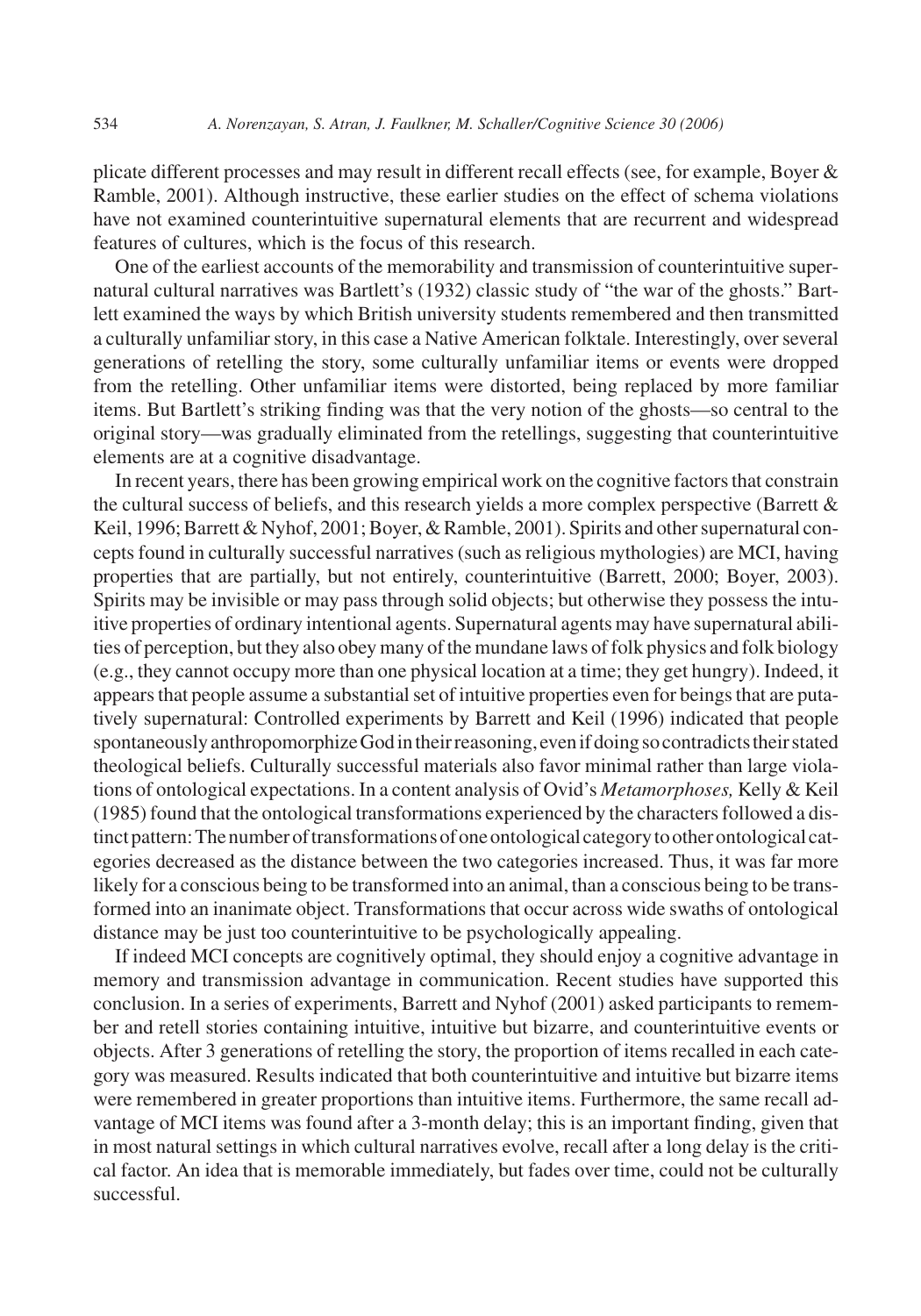Another important finding is that the effect of counterintuitiveness on recall is not linear. Too many ontological violations render a concept too counterintuitive to be comprehensible and memorable. Boyer and Ramble (2001) found that concepts with too many violations were recalled less well than those that were MCI. These results are not only observed immediately after exposure, but also after a 3-month delay—and in cultural samples as diverse as the midwestern United States, France, Gabon, and Nepal (Boyer & Ramble, 2001). Consistent with the idea that this memory advantage is related to cultural success, the anthropological literature confirms that religious concepts with too many ontological violations are rather rare (Boyer, 1994b). Contrary to the apparent conclusion from Bartlett's classic experiments, these more recent empirical results confirm the idea that MCI concepts are better recalled and transmitted than intuitive ones.

#### *1.3. Cognitive optimality at the level of narratives*

This existing body of evidence focuses on the extent to which specific narrative elements (e.g., supernatural agents or events) are counterintuitive and the memorability and transmission advantage of those elements. The results imply that MCI elements are especially likely to proliferate in cultural narratives. This implication, however, is inconsistent with the apparent structure of culturally important narratives. If MCI narrative elements enjoy better long-term recall than other concepts, they should dominate religions, folktales, and myths at a much greater rate than is actually observed. However even a casual perusal of culturally successful materials reveals that counterintuitive narrative elements are in the minority. Although counterintuitive concepts regularly appear in popular cultural narratives, the sheer number of them is typically dwarfed by the number of more mundane, intuitive concepts. The Bible, for example, is a succession of mundane events interspersed with a few counterintuitive occurrences, such as miracles and the appearance of angels. In the Grimm Brothers folktales, the tale of "Little Red Riding Hood"—one of the most celebrated folktales in Western culture—is mostly a series of mundane occurrences, seasoned with only two counterintuitive ones (the talking wolf, and Grandmother and the little girl coming out of the wolf's belly alive). Similarly, the "Beauty and the Beast" has only three such violations (the Beast as an animal with human properties, the magic mirror, and the transformation from beast to human). Why do MCI concepts not dominate the narrative structure of religions, folktales, and myths?

The answer to this apparent puzzle may lie in examining the memorability of a narrative as a single unit of transmission, rather than the individual ideas that are embedded in these narratives. The unit of cultural transmission is often, but not always, an individual concept. Under many conditions, a series of events or ideas are transmitted together as a single unit of culture (Rubin, 1995). Furthermore, recall of individual items is influenced by the narrative context in which the items are embedded (Thorndyke, 1977). Therefore, cognitive optimality might be at work not only at the level of individual narrative elements, but at the level of whole narrative structures as well.

Just as specific narrative elements are especially memorable if they are MCI (Barrett, 2000, Boyer, 2003), so too, whole narratives are likely to be especially memorable if they are MCI if they contain a small number of MCI concepts. If indeed MCI narratives enjoy a memory and transmission advantage (relative to narratives with no counterintuitive elements, or those that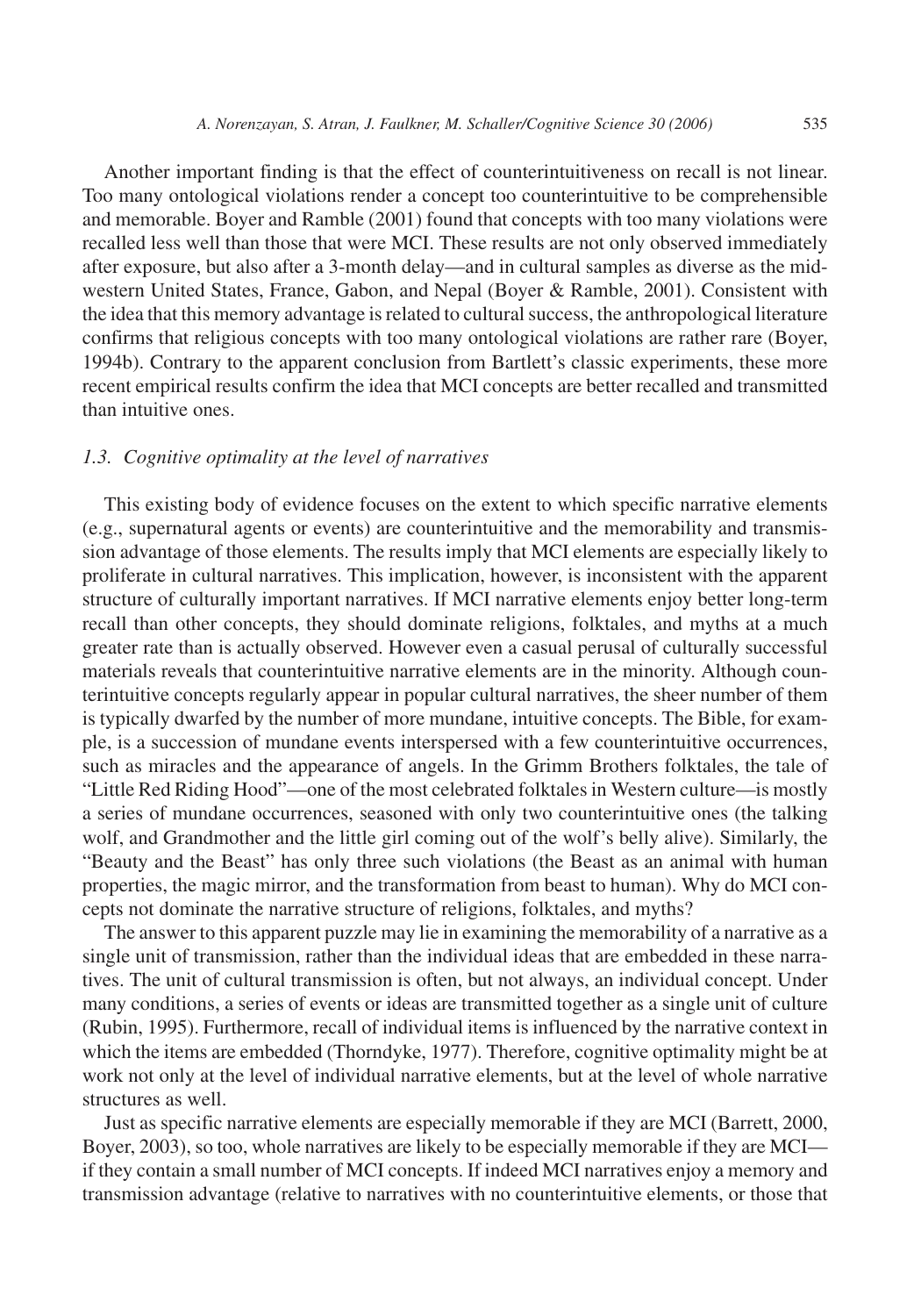have an abundance of counterintuitive elements), then cognitive selection would prevent MCI ideas from taking over entire narratives.

Previous research has not addressed cognitive optimality at the narrative level. For instance, in prior studies, equal proportions of intuitive and counterintuitive concepts were used in each story (Barrett & Nyhof, 2001; Boyer & Ramble, 2001). The research reported in this article was designed explicitly to test the hypotheses that MCI narratives are more memorable, and that they therefore enjoy more cultural success than narratives fitting alternative cognitive templates. Study 1 examined whether MCI idea lists enjoy better recall after a 1-week delay than all-intuitive or maximally intuitive ones. In Study 2, we examined whether this memory bias explains the cultural success of folktales in the Grimm Brothers collection, such that MCI folktales are more likely to attain sustained popularity than those that do not. In both studies we expected the relation between minimal counterintuitiveness and cognitive or cultural success to fit a nonlinear inverted *U*-shaped curve.

## **2. Study 1: Memory for MCI lists**

#### *2.1. Overview*

We conducted an experiment to examine the memorability of MCI idea lists. To create lists with different proportions of counterintuitive ideas, we first created individual intuitive and counterintuitive items. The latter were created by transferring a property from its intuitive domain to a novel domain (e.g., thirsty door). Recall was measured after a 3-min delay, and after a 1-week delay. This latter measure was the central one, as it reflects the proper role of recall in the cultural evolution of narrative structures. This study differed from previous ones in a number of important ways. One difference is of primary interest: Lists were used that varied in the relative proportion of intuitive (INT) and MCI ideas. This allowed us to test the cognitive optimality hypothesis at the level of lists of ideas, with implications for the memorability of narratives, as well as at the level of the individual ideas.

Several other methodological differences are notable as well. First, the INT and MCI ideas were rigorously matched, such that each word served as its own control. In addition, participants were told that they were in an experiment about memory, and were given a list of items to remember, without providing a story context. This served two purposes. First, this list-learning format provided as neutral a context as possible to measure recall, eliminating any effects due to participants' notions of what would be conversationally interesting to report. Second, although stories are an important part of culturally successful materials, many of these stories often begin their life as a set of discrete images and events, with little or no story structure. Our experimental format simulated the degraded informational context of nascent cultural materials. Finally, basic-level concepts were used—for example, door, cat, infant (Rosch, Mervis, Grey, Johnson, & Boyes-Braem, 1976).

Two questions were examined: (a) At the level of individual ideas, which ones enjoy better recall: MCI ideas or their intuitive counterparts? (b) At the level of the entire list, what proportion of intuitive to MCI ideas maximizes recall of the entire list? It was expected, consistent with prior research, that individual MCI ideas would enjoy a recall advantage over intuitive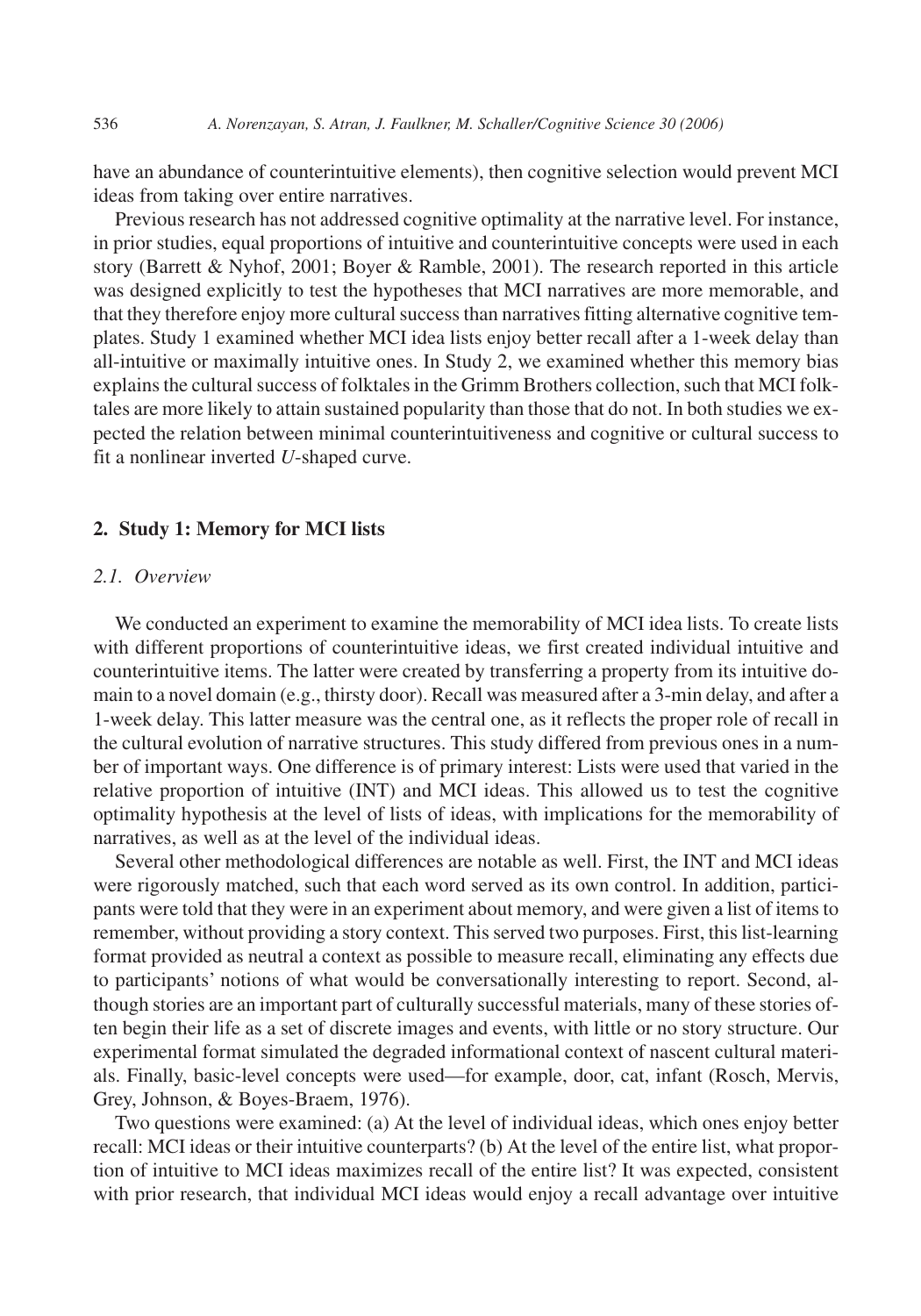ones. More central to this research, it was expected that at the list level, MCI lists would enjoy the highest rate of recall (compared to lists with equal proportions of intuitive and MCI ideas, those composed entirely of intuitive ideas, and those composed primarily of MCI ideas).

#### *2.2. Method*

#### *2.2.1. Generation of intuitive and counterintuitive items*

Table 1

Two-word statements that represented INT and MCI items were generated. Each statement consisted of a concept and one property that modified it. INT statements were created by using a property that was appropriate to the ontological category (e.g., closing door). MCI statements were created by modifying the concept by a property that was transferred from *another* ontological category (e.g., thirsty door). This procedure explicitly operationalizes minimal counterintuitiveness as the transfer of a property associated with the core conceptual domains of folk physics, folk biology, and folk psychology, from an appropriate ontological category of person, animal, plant, substance, to an inappropriate one (Atran & Norenzayan, 2004). For example, a "thirsty door" transfers a folkbiological property (thirst) from its proper category (animal or plant) to an improper category (inert object/substance).

For each INT statement, a matching MCI statement was generated (e.g., closing cat). Similarly, for each MCI statement, a matching INT statement was generated (e.g., thirsty cat). This resulted in a set of four statements that achieved a counterbalanced design, each word in each statement serving as its own control. Thus, "cat," "door," "closing," and "thirsty" were equally likely to appear in a INT item as in an MCI item. Table 1 shows examples of the statements

To ensure that the INT and MCI statements were successfully created, ten pretest participants were asked to rate the statements on a 5-point scale anchored by the labels "ordinary" and "out of the ordinary." Of those, 36 pairs of INT, and 36 pairs of MCI that received mean ratings less than 2 (for INT) or mean ratings more than 4 (for MCI) were retained (for a total of 18 items). As a second manipulation check, a separate group of 28 participants (13 men, 15 women, age  $M = 26$ ) who were blind to the purpose of the study rated the 18 items in four different item versions, on a 6-point scale anchored by the labels "very natural" and "very super-

| <b>INT</b>           | <b>MCI</b>          |
|----------------------|---------------------|
| 1. Closing door      | Thirsty door        |
| Thirsty cat          | Closing cat         |
| 2. Four-legged table | Confused table      |
| Confused student     | Four-legged student |
| 3. Drying coat       | Mischievous coat    |
| Mischievous comment  | Drying comment      |
| 4. Clenched fist.    | Impatient fist      |
| Impatient man        | Clenched man        |
| 5. Sleeping dog      | Contrived dog       |
| Contrived parable    | Sleeping parable    |
|                      |                     |

Selected examples of intuitive statements (INT) and their minimally counterintuitive (MCI) counterparts, in a counterbalanced design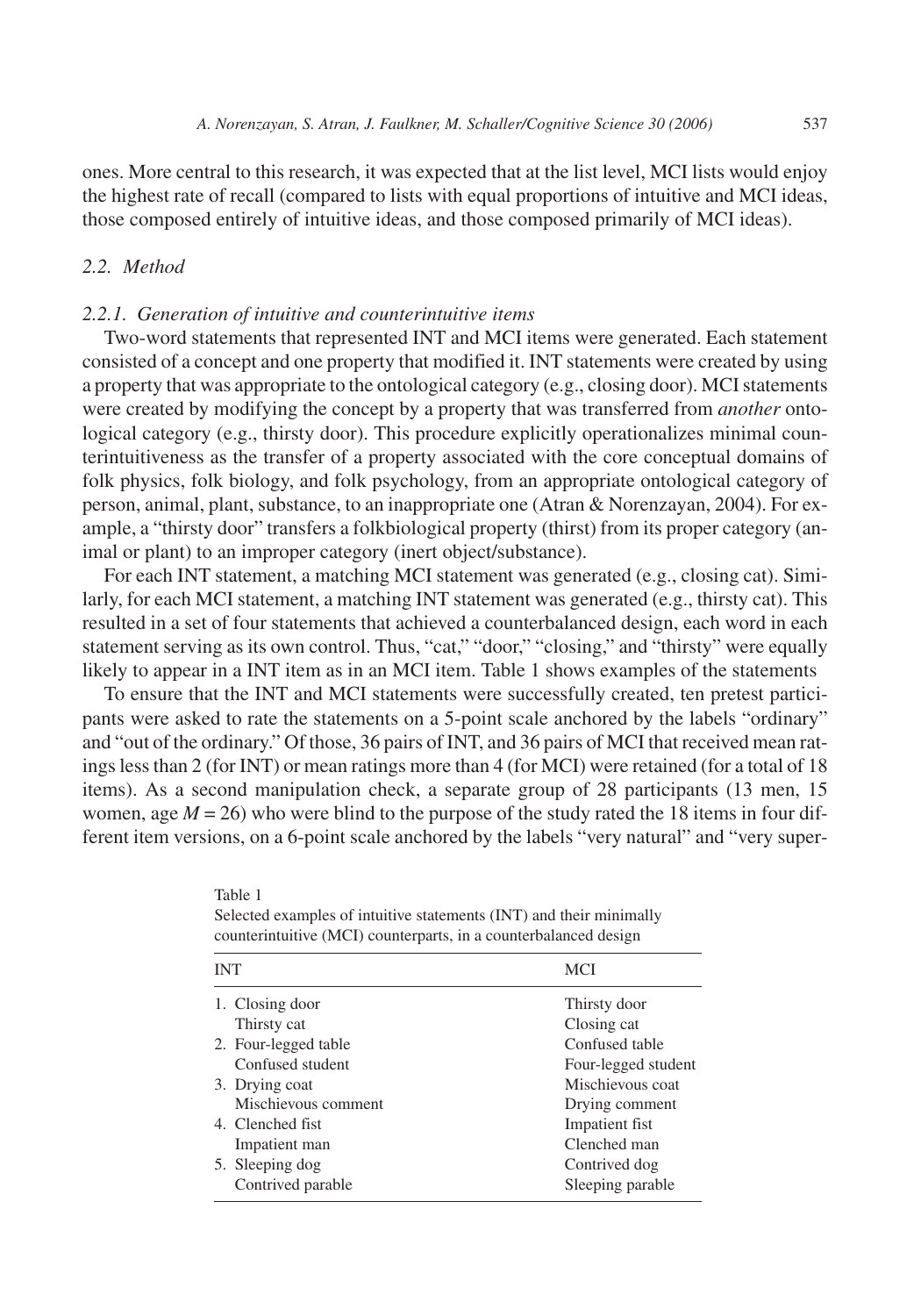natural." MCI items were rated to be substantially less natural than INT items,  $F(1, 24) =$ 45.57,  $p < .001$ , and this effect did not interact with the counterbalanced item type,  $F < 1$ .

#### *2.2.2. Participants*

One hundred eight undergraduate students in an introductory psychology class at a large midwestern American university participated in this study. Of those 108, 14 spoke English as a foreign language and, therefore, were dropped from the analysis.<sup>1</sup> Of the remaining 94 (58 female, 36 male) participants, 82 took part in the second recall task after a 1-week delay.

#### *2.2.3. Experimental manipulation*

Two experimental manipulations were constructed. The first was a (within-subjects) manipulation of the intuitive content of each item: Some items were INT, others were MCI. The second was a (between-group) manipulation of the proportion of INT and MCI items. Participants were randomly assigned to one of four experimental conditions each corresponding to a different list structure:

- 1. Entirely intuitive (18 INT items, 0 MCI items).
- 2. Minimally counterintuitive (13 INT items, 5 MCI items).
- 3. Equal frequencies (9 INT items, 9 MCI items).
- 4. Mostly counterintuitive (5 INT items, 13 MCI items).

In the "equal frequencies" condition, four different narrative lists were created, each of which included one of the four possible concept + modifier combinations: for example, closing door (INT), thirsty cat (INT), thirsty door (MCI), closing cat (MCI). Thus the "equal frequencies" condition controlled for any possible baseline differences in the memorability of these concepts and modifiers. For the other three experimental conditions, two different lists were created, by randomly selecting a subset of the INT and MCI items from those used in the "equal frequencies" condition.

## *2.2.4. Procedure*

Participants were tested in a classroom setting, using questionnaires. They were timed for each part of the study. The first page of the questionnaire contained instructions: They were asked to study the items on the list, on the next page to recall them later. After spending 5 min studying the list, the experimenter signaled them to turn to the following page, on which they spent 3 min completing a distractor task. Then they turned the page and listed as many of the items as they could remember on a blank sheet. They were given 5 min to complete this recall task. After exactly 1 week, the same experimenter gave the same participants a surprise recall task. In 5 min, they wrote down on a blank sheet of paper as many of the statements as they could recall from the week before.

# *2.2.5. Dependent measures*

Three dependent variables were assessed. Free recall after a 3-min distractor task, delayed free recall again after a 1-week distractor task, and memory degradation (immediate recall minus delayed recall). Recall was measured as follows: Participants received a score of 2 for recalling the two-word statement fully, a score of 1 for recalling only one of the two words in the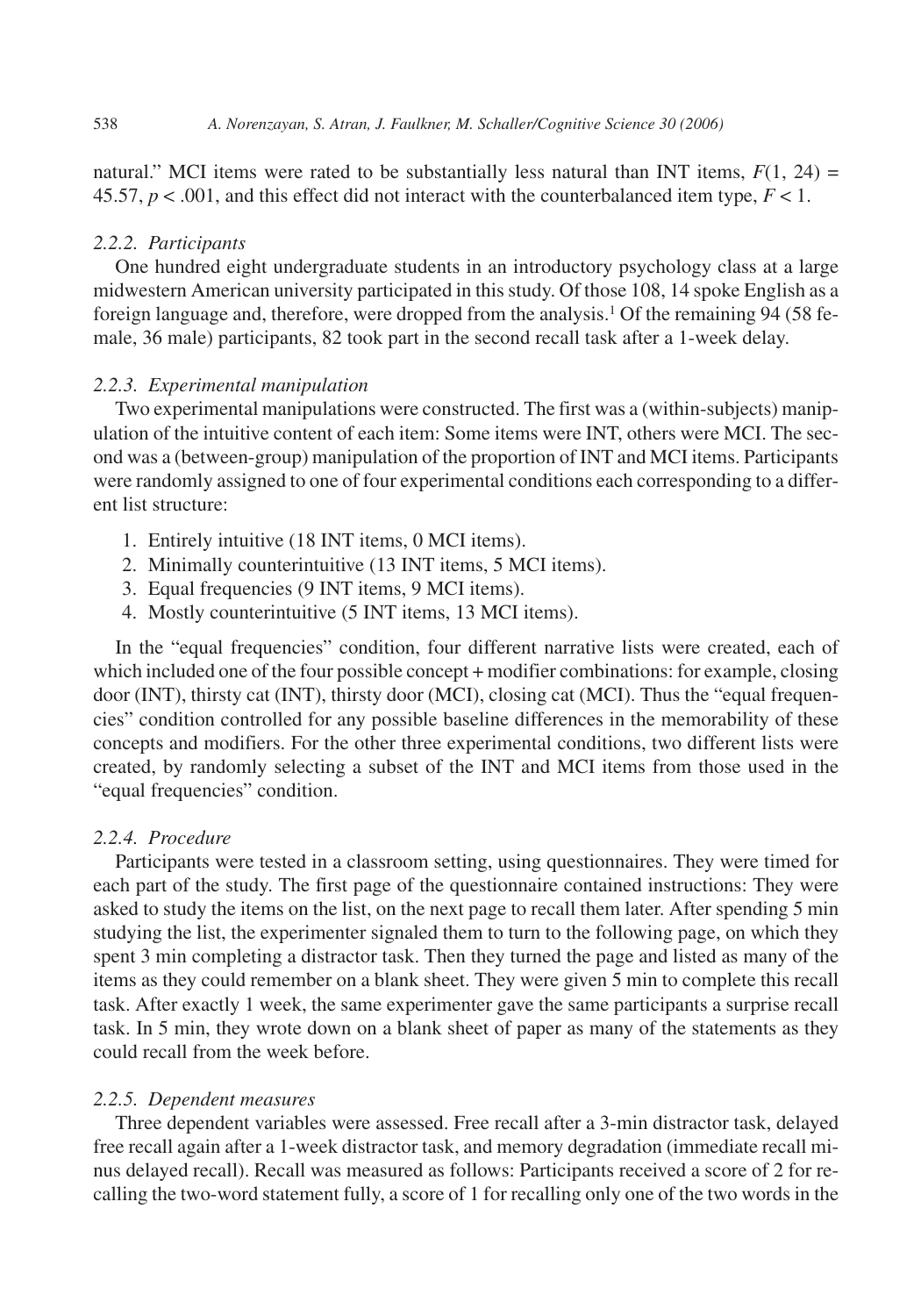statement, and a score of 0 for failing to recall any part of the statement. Remembering words or statements that did not appear on the list was considered failure to recall and given a score  $of  $0$$ .

# *2.3. Results*

Based on this formula, a percentage measure of recalled items was computed in each condition. In addition, an INT percentage score was calculated by adding up the scores for each statement, and dividing the sum by the number of INT statements that appeared on the given list. Similarly, an overall MCI percentage score was calculated for each participant (except in the entirely intuitive condition). Thus, for both immediate and delayed recall, each participant had an overall recall score, an INT score, and an MCI score. Comparisons of overall recall across the four experimental conditions, as well as the memory degradation (immediate minus delayed) measure tested the novel hypothesis that MCI lists are more memorable. Direct comparison between INT and MCI indexes within each condition tested the hypothesis (supported in previous research) that MCI elements are more memorable.

## *2.3.1. Immediate recall*

Fig. 1 presents the results for overall recall, broken down according to experimental condition. Across the four experimental conditions, a linear contrast indicated that overall recall levels increased as the proportion of counterintuitive elements decreased, the differences approaching significance,  $t(90) = 1.60$ ,  $p = .11$ . The three experimental conditions containing counterintuitives did not differ from one another, all  $t < 1$ . As to specific items, contrary to previous findings, a paired-samples *t* test revealed a recall advantage associated with INT items over MCI ones,  $M = 62.82$  ( $SD = 23.18$ ) versus  $M = 53.74$  ( $SD = 24.10$ ), respectively;  $t(68) =$ 3.49,  $p < .001$ . (These analyses exclude participants in the entirely intuitive condition.) This



Fig. 1. Immediate recall by proportion of intuitive and MCI ideas.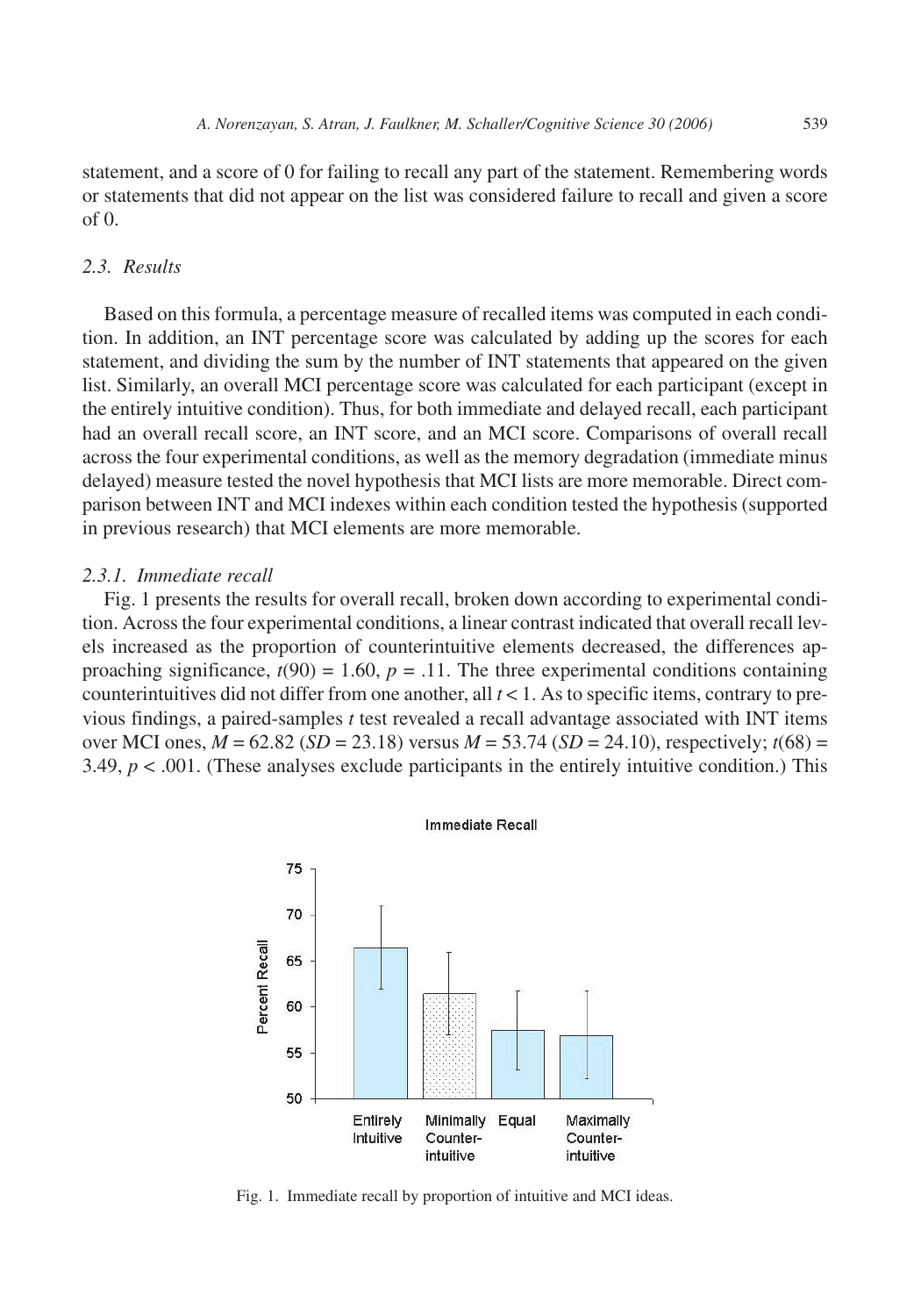mean difference was observed within all three conditions containing counterintuitive elements  $(p < .05)$ .

#### *2.3.2. Delayed 1-week recall*

Delayed recall is the central focus of this study, because it plays the primary role in cultural transmission. Fig. 2 reveals that there were effects of the experimental manipulation on overall delayed recall,<sup>2</sup> and these effects are consistent with the hypothesized superiority of lists that fit an MCI template and the hypothesized curvilinear effect of counterintuitive items on recall. A planned comparison indicated that recall was higher in the MCI condition compared to the combined mean in the other three conditions,  $t(78) = 1.88$ ,  $p = .05$ .

As one might expect, there was a massive overall memory degradation from the immediate recall context ( $M = 60.67$ ,  $SD = 22.03$ ) to delayed recall after a week ( $M = 25.20$ ,  $SD = 16.70$ ),  $t(81) = 18.97, p < .001$ . Nevertheless, the memory advantage associated with intuitive elements persisted, *M* = 28.38 (*SD* = 20.43) versus *M* = 22.39 (*SD* = 17.41), *t*(59) = 2.93, *p* < .005 (except there was no effect within the mostly counterintuitive condition,  $t < 1$ ).

#### *2.3.3. Memory degradation*

Subtracting delayed recall from immediate recall produced a measure of memory degradation. This is yet another measure of the cultural resilience of cognitive templates. Such a measure is conceptually distinct from delayed recall and captures the extent to which a cognitive structure, once encoded, degrades for a given period of time. As Figure 3 indicates, the MCI list had the least memory degradation compared to the combined mean of the three other conditions,  $t(78) = 1.93$ ,  $p = .06$ . No overall differences were found between intuitive and MCI items across the three conditions,  $t(59) = 1.18$ ,  $p = ns$ . Nor were there differences in each condition (all  $ps = ns$ ).



Delayed Recall-1 Week

Fig. 2. Delayed 1-week recall by proportion of intuitive and MCI ideas.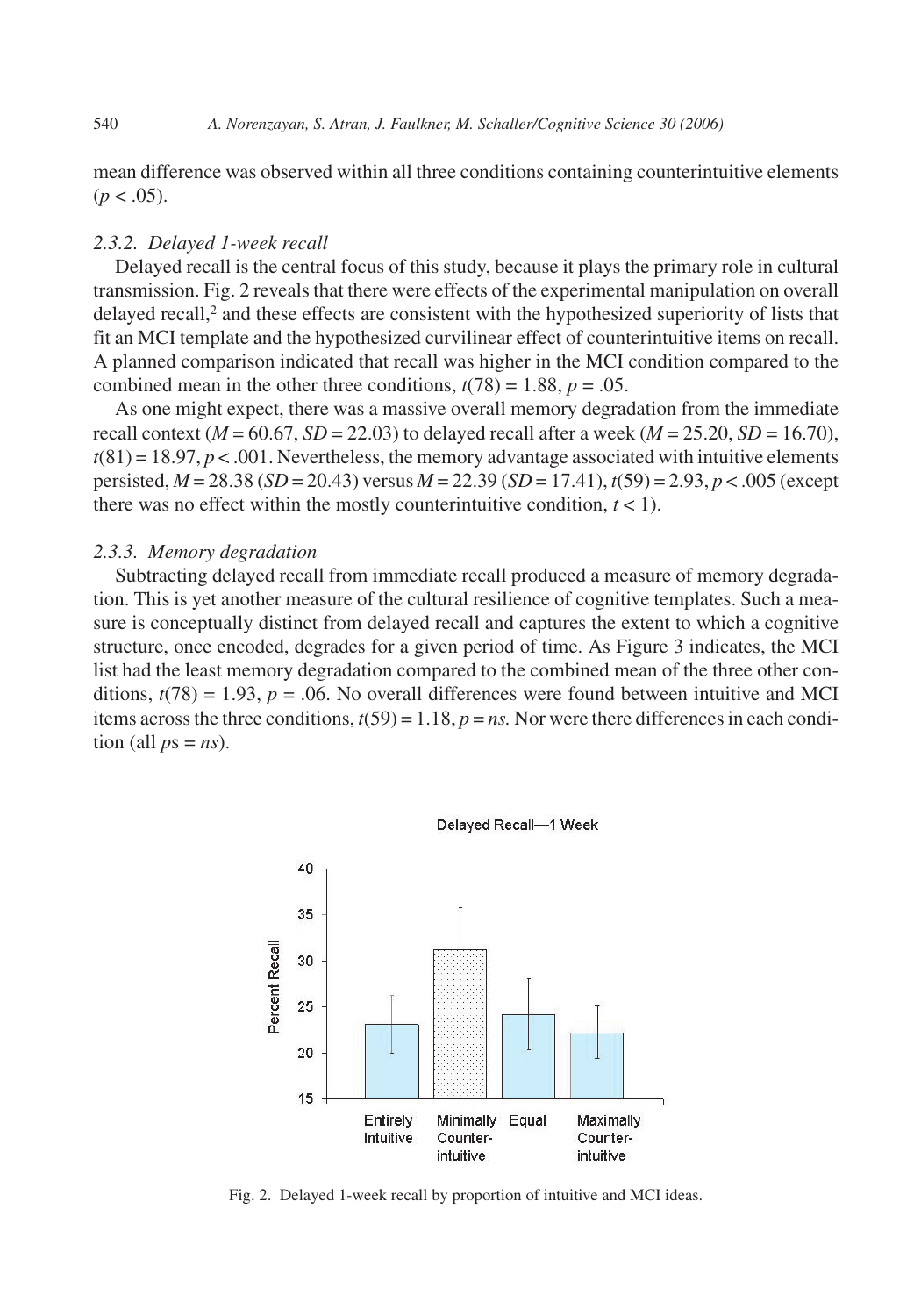

#### Memory Degradation

Fig. 3. Memory degradation (immediate minus delayed recall).

## *2.4. Discussion*

Consistent with the central hypothesis in this article, the results confirmed that cognitive optimality at the level of lists of ideas is important. Although immediate recall, if anything, was a linear function of proportion of counterintuitives and did not favor MCI lists, delayed recall did. MCI lists were the most cognitively resilient. Thus, although minimal counterintuitiveness may not always enhance the memorability of specific ideas, at a different level of analysis it does appear to enhance the memorability of lists of ideas. This may provide the recipe for a successful cultural knowledge structure; indeed it is the cognitive template that characterizes many popular narratives, including religious accounts, myths, fables, and folktales.

As to ideas, a complex pattern of recall emerged. Unlike the findings of Barrett and Nyhof (2001) and Boyer and Ramble (2001), but consistent with the early classic experiments of Bartlett (1932), intuitive ideas showed better recall rates than MCI ones. This was the case immediately, as well as after a 1-week delay. The only exception to this pattern was when counterintuitives made up the majority of items, in which case there were no differences in delayed recall rates. Also there was no advantage for intuitive items in memory degradation. Because the two kinds of elements were rigorously matched (i.e., each word in each element was equally likely to occur in intuitive and MCI items), this recall advantage is clearly attributable to intuitiveness, rather than to other variables related to word recall. Subsequently, we have replicated this finding showing a long-term recall advantage for intuitive items (after 1 week and also after 3 months), using more stringent criteria for counterintuitiveness, with American college students, as well as Itza' Maya villagers in the Mexican Yucatan (for summaries, see Atran & Norenzayan, 2004; Norenzayan & Atran, 2004).

How can we account for the superiority of intuitive items in recall? There are two important methodological differences between our study and the prior experiments of Barrett and Nyhof (2001) and Boyer and Ramble (2001). In those experiments, participants were given descrip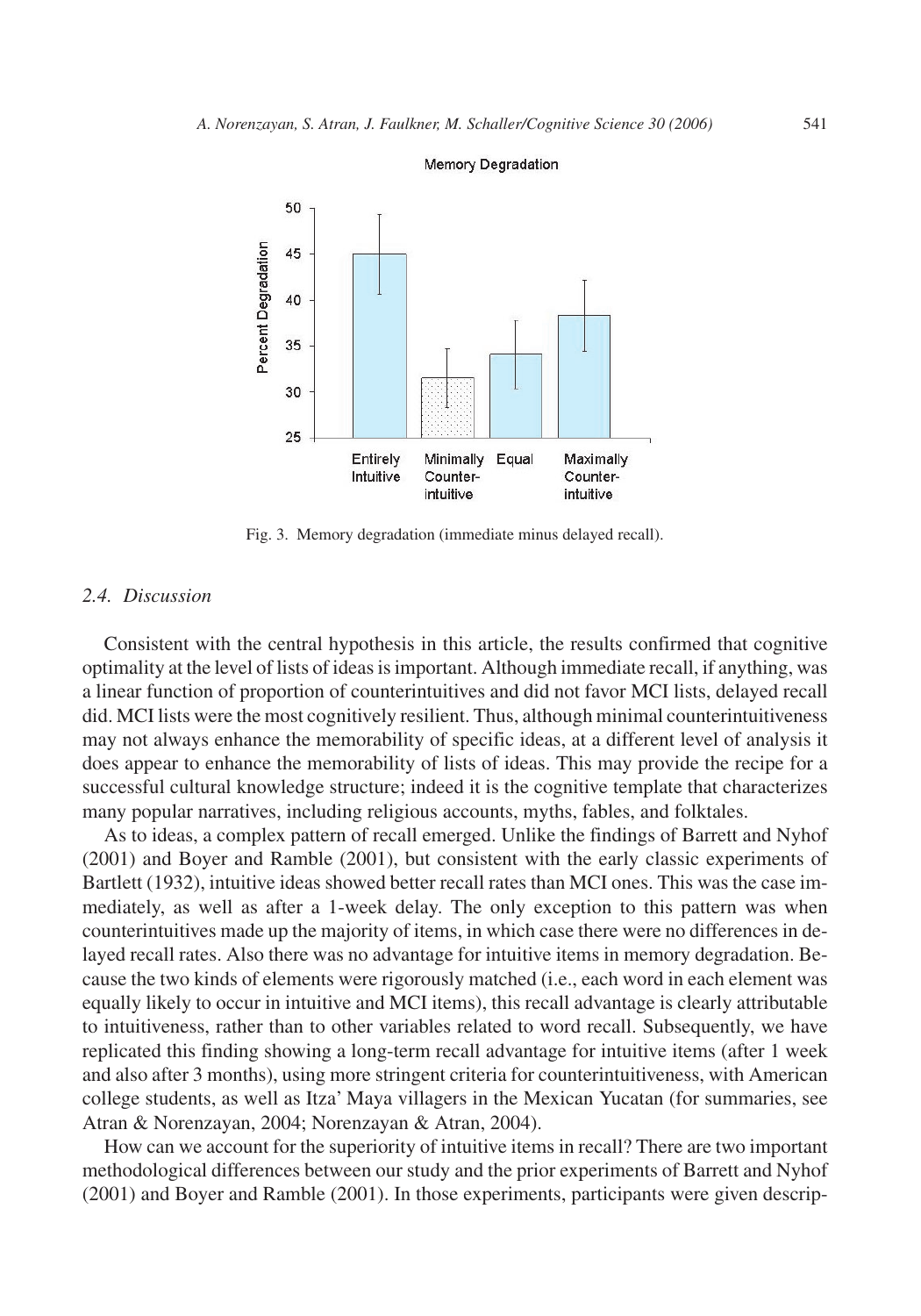tions of counterintuitive objects or events in the abstract ("a person who was at two places at the same time"), whereas in our experiment we provided basic-level descriptions (Rosch et al., 1976) that are typically found in supernatural narratives ("talking frog").

Second, in earlier studies participants were primed to expect counterintuitive events (as in listening to a science fiction tale), or they were motivated to tell an interesting story (as in the serial transmission paradigm). Such contexts are indeed important vessels of cultural transmission, as in storytelling events or religious rituals. On the other hand, they have the disadvantage that they do not provide the ideal context in which the impact of recall, controlling for other psychological or social variables, can be examined. This experiment used a simple memory task that minimized the role of social or communicative factors that are related to, but distinct from, the processes of memory. In such a context in which people expect that information will conform to a natural course of events, they are likely to attend to and remember items that are consistent with intuitive assumptions.

## **3. Study 2: Cultural success of MCI narratives in folktales**

#### *3.1. Overview*

Study 1 revealed that MCI lists enjoy a recall advantage over time. This finding has implications for the interpersonal transmission of narrative structures such as folktales and for their consequent popularity across a cultural landscape (Sperber, 1996). Memorable narrative structures are more likely to be transmitted, so they may enjoy a relative advantage in the marketplace of cultural beliefs; ultimately, they are likely to become and remain more popular. To test this hypothesis, we examined the narrative features of folktales that have had varying degrees of cultural success.

Our study focused on one of the most culturally important folktales in the Western tradition—collected by the Brothers Grimm. We empirically assessed the cultural success of each folktale, and selected 42 tales for deeper analysis; 21 were relatively successful, and 21 were demonstrably less successful. Two trained raters, unaware of our hypotheses, read each tale and counted the number of counterintuitive elements in each folktale. In addition, 65 university students read these folktales and rated them on a number of characteristics, including memorability and ease of transmission. These procedures allowed us not only to test the hypothesis that MCI tales are more likely to be culturally successful, but also to examine whether perceived memorability mediates the relation between minimal counterintuitiveness and cultural success.

# *3.2. Method*

As a source, we used Manheim's (1857/1977) English translation of the 1857 edition of the Grimm Brothers collection (published originally in German). This collection contains 200 folktales, some of which are currently very well known by many European peoples (e.g., "Rapunzel," "Hansel and Gretel, " "Cinderella") and many more stories that are relatively unknown (e.g., "Brother Scamp, " "The Donkey Lettuce, " "A Good Stroke of Business").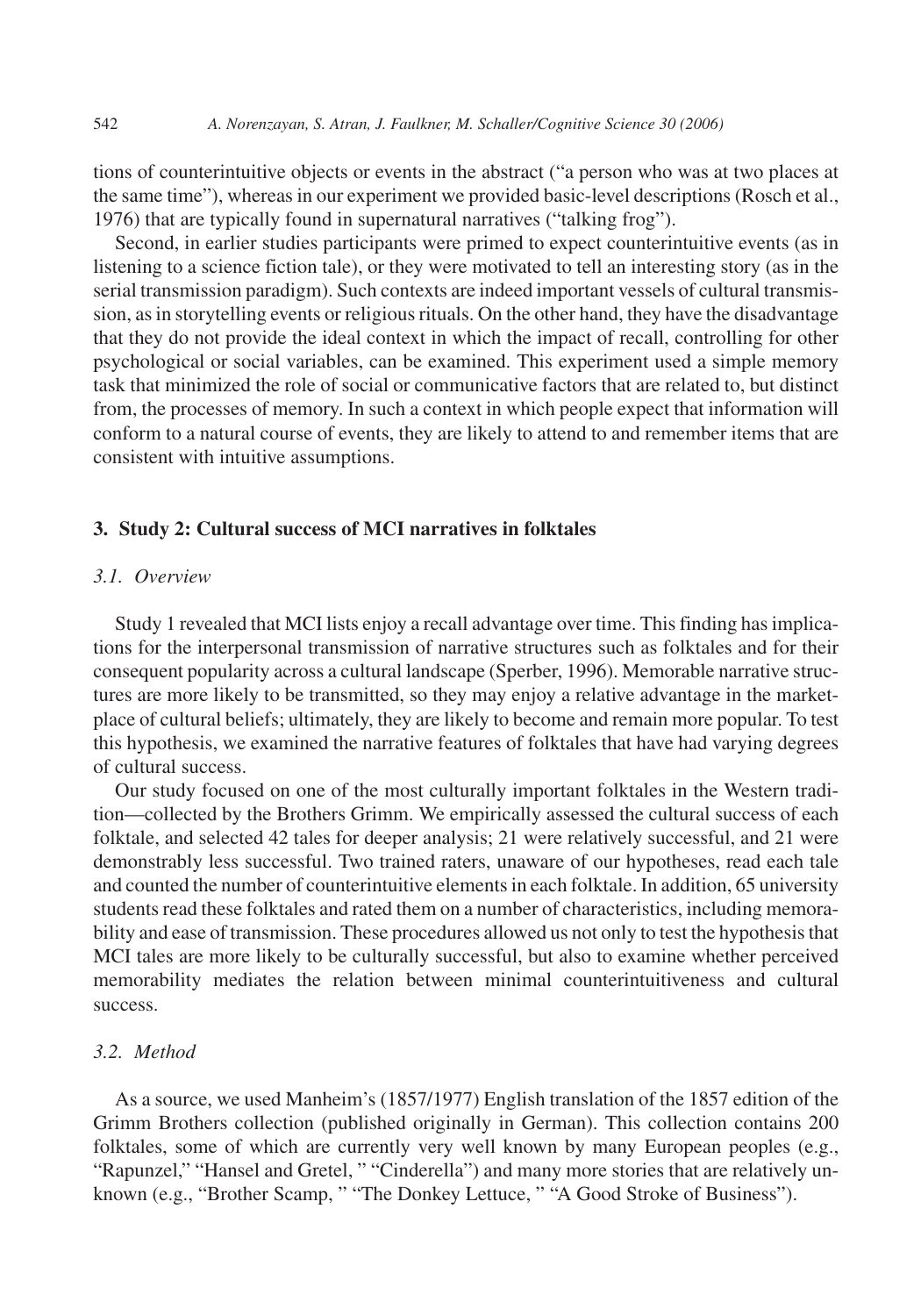#### *3.2.1. Culturally successful and unsuccessful folktales*

To obtain a measure of cultural popularity, we conducted 400 searches of the World Wide Web, using the search engine Google. Each search included as keywords the exact title of each folktale, along with the word "Grimm" (e.g., "Hefty Hans" + Grimm). Half the searches used original German titles, and half used English translations of the titles (when necessary, we searched for multiple English-translated titles). We added the word "Grimm" to all title searches to ensure that the content of found Web sites was relevant to the folktales of interest. For each search, we counted the number of Web page "hits" as a rough indicator of cultural popularity. The English and German searches yielded convergent but not identical results,  $r(41) = .49, p = .001.$ 

Not surprisingly, there was great variability in the number of Web page hits across the 200 different folktales (ranging from 34,430 for "Cinderella" to 12 for "The Ditmarsh Tale of Lies"). We used these numerical results as a basis for selecting a sample of culturally successful tales. We identified a list of the 20 folktales whose German titles produced the most hits, and another list of the 20 tales whose English titles produced the most hits. Together, these lists were composed of 30 different folktales. We eliminated from further consideration 9 folktales whose titles consisted simply of one or two common words (e.g., "The Moon"), as these tales were especially likely to have produced spurious hits. Twenty-one tales remained, and these defined our sample of culturally successful folktales (see Table 2); the mean number of hits across these 21 tales was 8,404.

To select a comparison group of culturally unsuccessful folktales, we excluded from consideration any tale that was among the 50 most popular identified by either the German-language or English-language Google searches. This exclusion criterion left 126 relatively unsuccessful folktales. From this set, we selected 21 tales (see Table 2), attempting to ensure that they were of approximately the same length as those in the culturally successful sample (for both sam-

#### Table 2 Culturally successful and unsuccessful folktales

*Culturally successful* (*N* = 21): "The Frog King" ("Iron Henry") (1), "Little Brother and Little Sister" (11), "Rapunzel" (12), "Hansel and Gretel" (15), "The Fisherman and his Wife" (19), "The Brave Little Tailor" (20), "Ashputtle" ("Cinderella") (21), "Mother Holle" (24), "Little Red Cap" ("Little Red Riding Hood") (26), "The Musicians of Bremen" (27), "The Devil with the Three Golden Hairs" (29), "Brier Rose" ("Sleeping Beauty") (50), "King Thrushbeard" (52), "Snow White" (53), "Rumpelstiltskin" (55), "Thousandfurs" (65), "Jorinde and Joringel" (69), "Hans in Luck" (83), "The Lilting, Leaping Lark" ("Beauty and the Beast") (88), "The Goose Girl" (89), "Snow White and Rose Red" (161).

*Culturally unsuccessful* (*N* = 21): "A Good Stroke of Business" (7), "The Girl Without Hands" (31), "The Magic Table, The Gold Donkey, and the Cudgel in the Sack" (36), "The Knapsack, the Hat, and the Horn" (54), "Frederick and Liza-Kate" (59), "Farmer Little" (61), "Six Who Made Their Way in the World" (71), "The Carnation" (76), "Brother Scamp" (81), "The Golden Children" (85), "The King of the Golden Mountain" (92), "The Spirit in the Bottle" (99), "Bearskin" (101), "Hans My Hedgehog" (108), "The Jew in the Brambles" (110), "The Prince Who Feared Nothing" (121), "The Donkey Lettuce" (122), "Faithful Ferdinand and Faithless Ferdinand" (126), "Hefty Hans" (166), "The Poor Boy in the Grave" (185), "Maid Maleen" (198).

*Note.* Included in brackets following each title is the order number where each folktale appeared in the 1857 Grimm Brothers collection.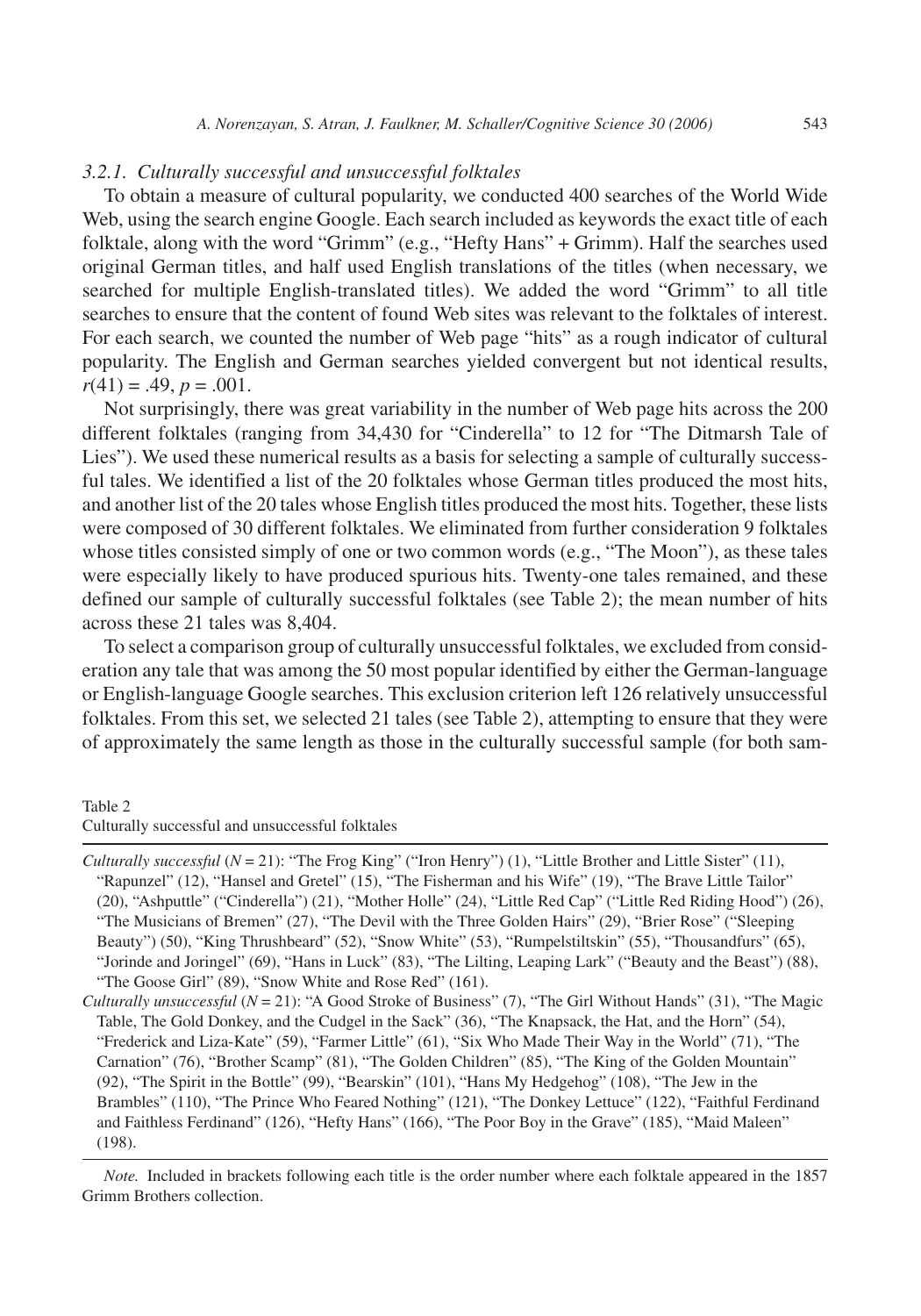ples, the mean length was slightly greater than four pages). Aside from this attempt to match on length, selection was random. The mean number of Google hits across these 21 unsuccessful tales was 148.

# *3.2.2. Counterintuitive and bizarre narrative elements*

Two trained raters, unaware of our hypotheses, judged the number of counterintuitive elements in each of the 42 folktales. Raters counted as counterintuitive any narrative element that defies intuitive assumptions about the ontological properties of the everyday world, such as the categorical and relational properties that people in all cultures appear to spontaneously ascribe to intentional agents (folk psychology), biological kinds (folk biology) and inert bodies (folk physics; see Atran & Norenzayan, 2004; Boyer, 2003). Recurring counterintuitive characters, objects, or events were counted as single counterintuitive elements (e.g., a talking mirror may appear multiple times in the same story, but counts as a single counterintuitive element). The same raters also judged the number of bizarre elements. Narrative elements were counted as bizarre if they were fancifully out-of-the-ordinary, but did not fit the strict definition of counterintuitive as an ontological violation (e.g., a house made of gingerbread).

Across all 42 tales, interrater reliability was very high for counterintuitive elements (Cronbach's  $\alpha$  = .92) and somewhat less high for bizarre elements ( $\alpha$  = .70). For subsequent analyses, indexes of counterintuitive and bizarre elements were created by calculating mean judgments across the two raters.

#### *3.2.3. Memorability and other psychological variables*

Sixty-five students (age *M* = 20, 52 women and 13 men, 14 European Canadian, 36 East Asian Canadian, and 15 other) at the University of British Columbia read six folktales apiece. Each set of six was selected from the total sample of 42 folktales. Each rater read a different combination of tales. Consequently, each folktale was read and rated by at least seven different raters (21 tales were rated 10 times, 16 were rated 9 times, 1 was rated 8 times, and 4 tales were rated 7 times).

After reading each tale, raters completed a questionnaire assessing their impressions. They first indicated simply whether they were familiar with the folktale or not. Participants then rated each tale on a number of attributes on 7-point scales (anchored by endpoints labeled *Strongly Disagree* to *Strongly Agree*). One rating assessed *understandability* ("This story was easy to understand"). Another rating assessed *ease of transmission* ("If I wanted to tell this story to other people, I could do so quickly and easily"). Two items assessed perceived *interest value* ("This story was interesting," and "Children would find this story interesting"). Two items assessed *memorability* ("Right now if someone asked me to tell them the story that I just read, I think I could recall all or most of the critical elements of the story," and "One month from now if someone asked me to tell them the story that I just read, I think I could recall all or most of the critical elements of the story"). Two items assessed likelihood of *transmission to peers*("I would talk about this story with my friends," and "If I told a friend this story, he or she would tell it to other friends"). Two more items assessed likelihood of *transmission to children* ("I would talk about this story with a 7-year-old child," and "If I told a 7-year-old this story, he or she would tell it to other 7-year-olds"). Finally, participants indicated their agreement with the statement "This story contains a moral lesson."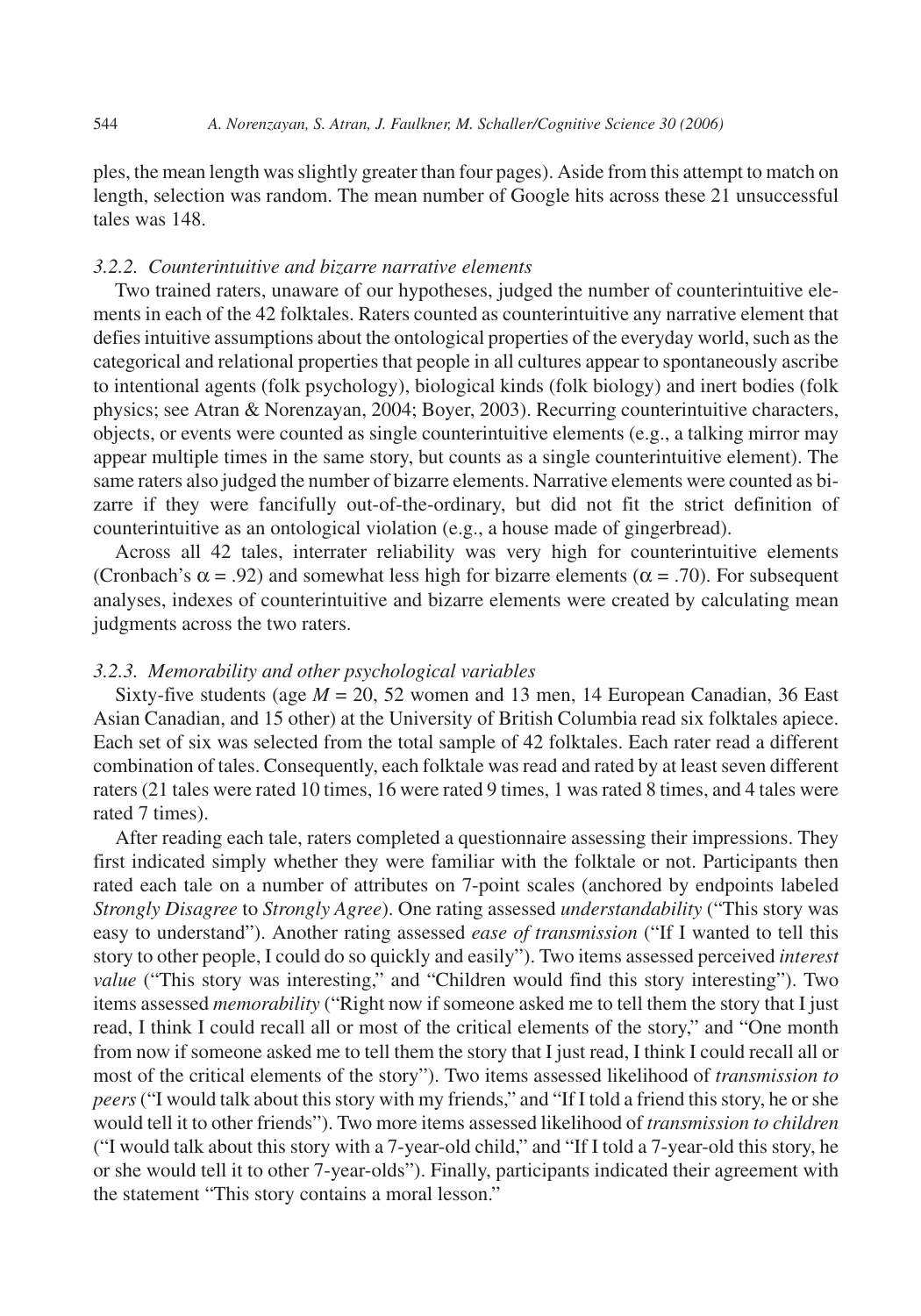Raters then completed one additional measure designed to assess the communicability of each folktale. They were asked to consider a situation in which they were given an opportunity to tell only a few of the stories to others, and they then ranked the stories to indicate their relative motivation to communicate each story to others. (A ranking of 1 was given to the story they deemed most highly communicable; higher values indicate lower communicability).

Data were collapsed across raters so as to treat folktale as the unit of analysis. Thus, each datum was composed of the mean of seven or more independent ratings of each story. Four constructs were assessed by two items apiece, and results on these items were combined to create two-item composite indexes (for *interest value, memorability, transmission to peers,* and *transmission to children;* Cronbach's α .67).

# *3.3. Results*

#### *3.3.1. Manipulation check of cultural success variable*

University students' judgments of folktale familiarity provide a check on the Web-search-based categorization of tales as successful or unsuccessful. Reassuringly, these raters were more familiar with folktales categorized as successful,  $t(40) = 4.46$ ,  $p < .001$ . On average, culturally successful stories were familiar to 41% of raters, whereas unsuccessful stories were familiar to only 5% of raters. In subsequent analyses we treat cultural success as a dichotomous variable.

#### *3.3.2. Are MCI folktales more culturally successful?*

The hypothesized relation between counterintuitive elements and cultural success is nonlinear. Although there is no necessary implication for differences in mean numbers of counterintuitive elements (and no meaningful mean differences were observed), the hypothesis predicts that there will be different shapes to the distributions of counterintuitive elements within the samples of successful and unsuccessful folktales: Compared to unsuccessful folktales, the distribution within the sample of successful tales should be more clearly unimodal, and variability around that central tendency should be relatively low. The two frequency distributions are displayed in Figure 4. As hypothesized, variability within the successful sample  $(SD = 1.65)$  was lower than within the unsuccessful sample  $(SD = 2.19)$ ,  $F(1, 20) = 3.92$ ,  $p =$ .05 (using Levene's test for equality of variances).Visual inspection reveals that, among culturally unsuccessful tales, the distribution is relatively flat and there is no single modal number of counterintuitive elements. In contrast, among culturally successful tales, there is a clear mode: The majority of these tales had a counterintuitive score between 2 and 3, inclusive. Using this range (2 to 3) to define a set of MCI folktales, it is revealed that 76.5% of MCI tales are in the culturally successful sample. In contrast, among stories with few or no counterintuitive elements (scores < 2), only 30% were culturally successful. Similarly, among stories with excessive numbers of counterintuitive elements (scores > 3), only 33% were culturally successful. Thus MCI folktales were more likely to be culturally successful,  $\chi^2(N = 42) = 8.00$ ,  $p = .005$ . Minimal counterintuitiveness correctly predicted cultural success of folktales 71.4% of the time.

Whereas the two sample distributions clearly differ in terms of counterintuitive elements, investigation of bizarre elements revealed no apparent differences. Within both samples, the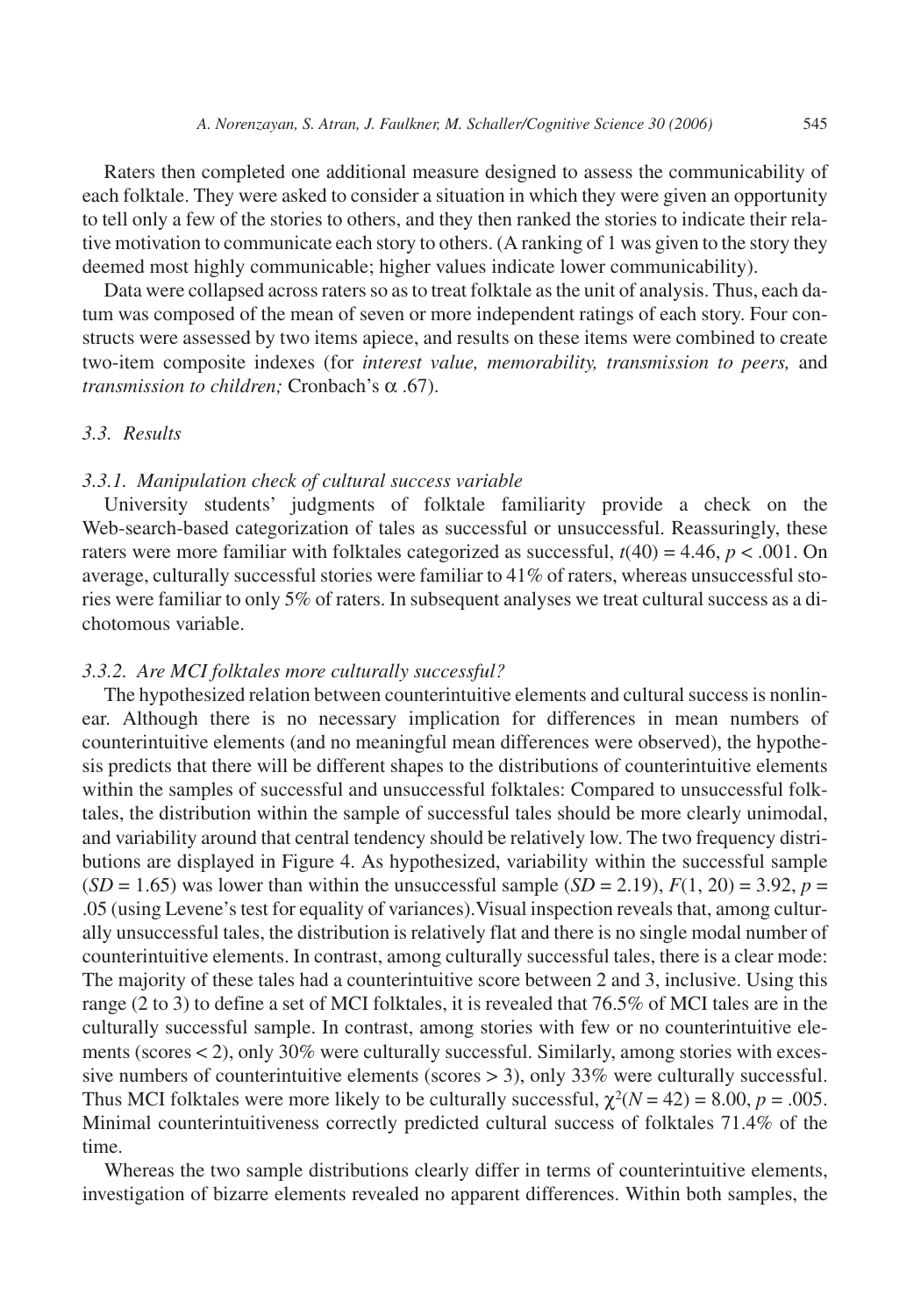

Fig. 4. Frequency distribution of counterintuitive elements contained in samples of culturally successful and unsuccessful folktales.

number of bizarre elements in each story was relatively low (*M*s = 1.17 and 1.36 for successful and unsuccessful tales), and there were no meaningful differences in the shape of the distributions (e.g., variability was very similar;  $SDs = 1.10$  and 0.98 for successful and unsuccessful folktales, respectively). Thus, although the results indicate that cultural success is predicted by the number of counterintuitive elements, success is not predicted by unusual narrative elements more broadly.

## *3.3.3. Are MCI folktales psychologically different?*

The preceding set of results provided an empirical criterion for defining a folktale as MCI or not, which then allowed us to test whether MCI folktales are perceived to be more memorable, and more psychologically appealing in other ways as well. We divided the total sample of 42 folktales into two categories: those that were MCI and those that were not. Folktales were counted as MCI if the mean number of counterintuitive elements fell between 2 and 3, inclusive  $(N = 17)$ . All other folktales (with scores less than 2 or greater than 3) were placed in the comparison category ( $N = 25$ ). Table 3 summarizes mean ratings on memorability and other psychological variables and also provides inferential statistics pertaining to mean differences.

Consistent with the hypothesis, these results reveal that MCI folktales were perceived to be more memorable. They were also perceived to be more understandable and easier to transmit than folktales containing either too few or too many counterintuitive elements. No differences were found for interest value, transmission value, and moral lesson. The difference approached significance for communicability (see Table 3).

# *3.3.4. Are culturally successful folktales psychologically different?*

These methods also allowed us to test whether culturally successful folktales also differ from unsuccessful ones on ratings of memorability and other psychological variables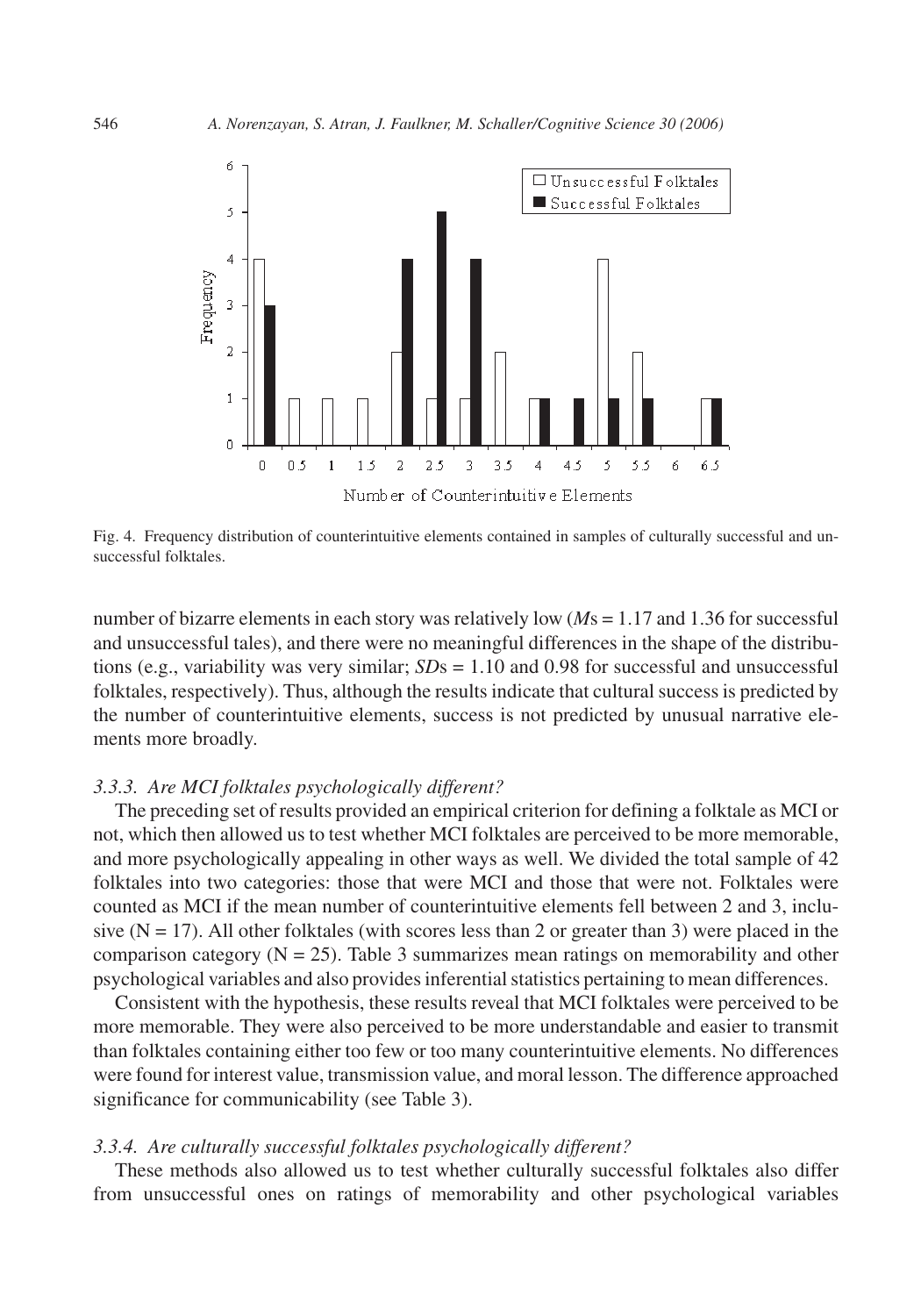Table 3

Table 4

|  |  | Mean ratings on psychological variables, as a function of whether a folktale is minimally counterintuitive or not |
|--|--|-------------------------------------------------------------------------------------------------------------------|
|  |  |                                                                                                                   |

|                          | Minimally Counterintuitive |      |      |      |
|--------------------------|----------------------------|------|------|------|
|                          | Yes                        | No   |      |      |
| Memorability             | 4.89                       | 4.37 | 2.42 | .02  |
| Understandability        | 6.24                       | 5.74 | 3.19 | .003 |
| Ease of transmission     | 5.46                       | 5.02 | 2.02 | .05  |
| Interest value           | 5.03                       | 4.83 | 0.97 | .34  |
| Transmission to peers    | 2.80                       | 2.68 | 0.80 | .43  |
| Transmission to children | 4.05                       | 3.81 | 0.95 | .35  |
| Communicability (Rank)   | 3.27                       | 3.71 | 1.58 | .12  |
| Moral lesson             | 4.59                       | 4.43 | 0.50 | .62  |

(Table 4). Results revealed mean differences on most rated characteristics, indicated that culturally successful folktales were overall psychologically privileged. Culturally successful tales were judged to be relatively more memorable, understandable, interesting, and easier to transmit. In addition, all three indexes assessing likelihood of transmission revealed that compared to demonstrably unsuccessful tales, culturally successful folktales are more likely to be communicated to others.

# *3.3.5. Does memorability mediate the relation between minimal counterintuitiveness and cultural success?*

The preceding results are consistent with the following chain of reasoning: MCI folktales are more memorable and easier to understand and transmit to others. As a result of their superior memorability and understandability (but not necessarily other characteristics), they are more likely to become culturally popular. If indeed a folktale's memorability mediates the relation between its status as an MCI narrative and cultural success, then the observed relation be-

|                          | <b>Culturally Successful</b> |                |      |                  |
|--------------------------|------------------------------|----------------|------|------------------|
|                          | Yes                          | N <sub>0</sub> | t    | $\boldsymbol{p}$ |
| Memorability             | 5.03                         | 4.13           | 4.95 | < 0.001          |
| Understandability        | 6.29                         | 5.60           | 4.72 | < .001           |
| Ease of transmission     | 5.61                         | 4.78           | 4.30 | < .001           |
| Interest value           | 5.20                         | 4.61           | 3.00 | .005             |
| Transmission to peers    | 2.83                         | 2.63           | 1.46 | .15              |
| Transmission to children | 4.41                         | 3.40           | 4.97 | $-.001$          |
| Communicability (Rank)   | 3.01                         | 4.04           | 4.41 | $-.001$          |
| Moral lesson             | 4.76                         | 4.23           | 1.67 | $.10\,$          |

Mean ratings on psychological variables, as a function of whether a folktale is culturally successful or not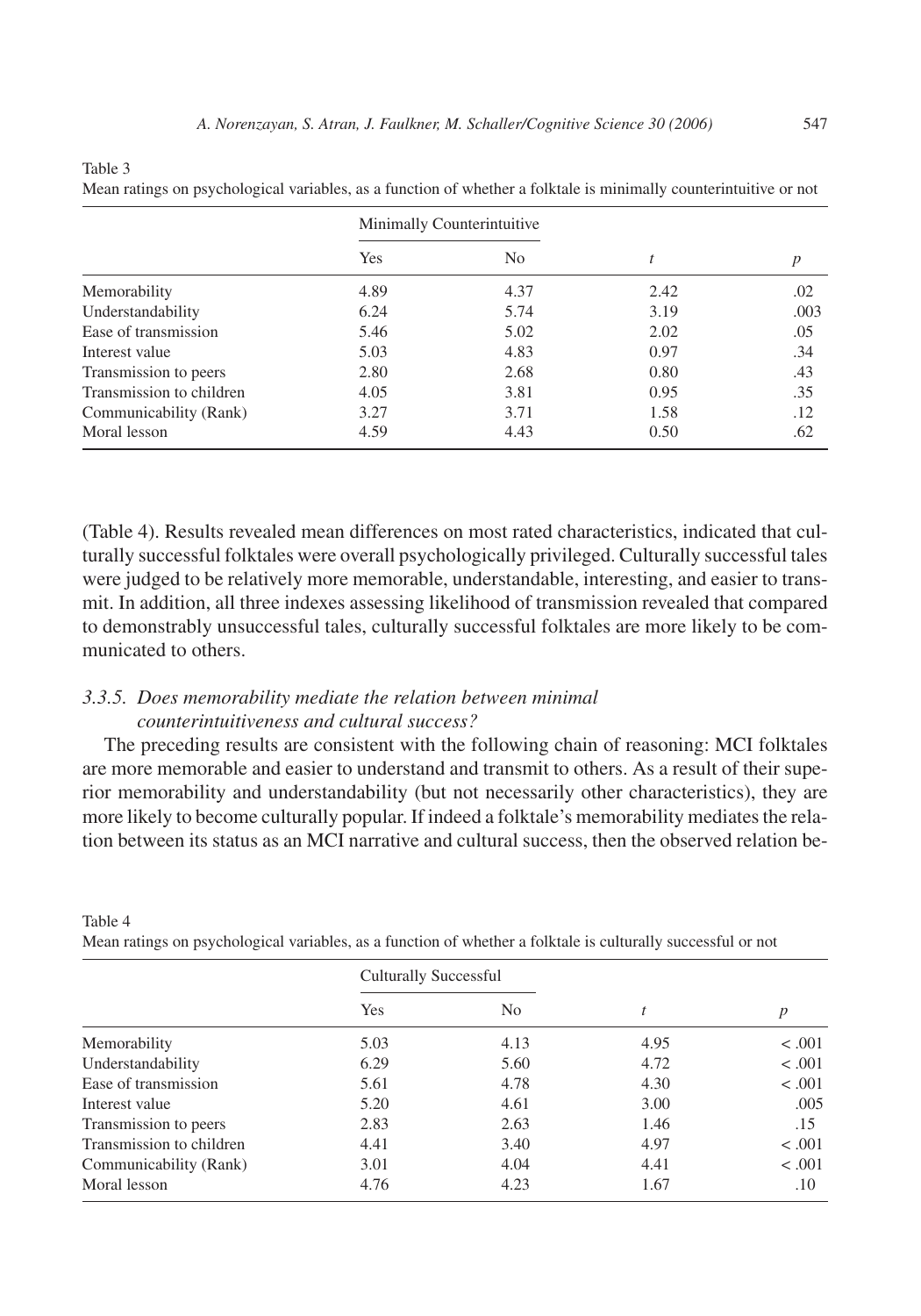tween minimal counterintuitiveness and cultural success is likely to be reduced or eliminated when controlling for the alleged cognitive mediator.

To investigate this possibility, folktales were categorized as either MCI or not (coded as 1 and 0, respectively) and as successful or not (coded as 1 and 0, respectively), according to the categorization criteria described previously. The zero-order correlation between these two variables was  $\varphi = .44$ ,  $p = .005$ . The two memorability items, understandability and ease of transmission, were strongly intercorrelated and showed very high internal reliability ( $\alpha$  = .94); as a result, they were combined to reflect a composite "cognitive facility" variable. Results from a logistic regression analysis revealed that, when cognitive facility was included along with minimal counterintuitiveness as predictors of cultural success, the predictive impact of minimal counterintuitiveness was reduced from  $\beta = 1.93$ , *Wald*  $\chi^2(N = 42) = 7.31$ ,  $p = .007$ , to  $\beta$  $= 1.45$ , *Wald*  $\chi^2(N = 42) = 2.60$ ,  $p = 0.12$ . The cognitive facility variable continued to exert an impact on cultural success,  $\beta = 3.22$ , *Wald*  $\chi^2(N = 42) = 9.03$ ,  $p = .003$ . This result suggests that the cognitive facility variable partially (but not completely) mediated the relation between a folktale's status as MCI and its eventual cultural success.

# *3.4. Discussion*

As hypothesized—and consistent with previous findings—MCI folktales were rated as especially memorable. They also were rated as more understandable, and easier to transmit to others. These cognitive features can have cultural consequences as well. The cultural success of a folktale—defined by its popularity—was predicted by the number of counterintuitive elements. Success was not predicted by the number of intuitive but bizarre elements. Moreover, there was evidence that the cognitive features of a folktale—specifically its memorability, understandability, and ease of transmission—mediated the relation between minimal counterintuitiveness and cultural success. Although the inferences we can draw from the mediational analysis are limited by the small sample size and the self-report-based measures, it is reassuring that these measures appropriately distinguished the cognitive templates of folktales from their cultural success. Whereas the minimal counterintuitiveness of a folktale predicted specific cognitive characteristics related to memorability, understandability, and ease of transmission, the cultural popularity of a folktale predicted a general favorability on most of the assessed psychological measures. MCI narrative structures are not only more memorable, as suggested by the recall evidence in Study 1, but this memorability also accounts in part for their cultural success over time.

# **4. General discussion**

Religious and supernatural narratives, including partly counterintuitive narratives that are found in myths, legends, and folktales are extraordinarily resilient aspects of human cultures around the world. Most of these narratives have been transmitted orally through generations and have come to shape beliefs, values, and behaviors of people everywhere. What accounts for the persistence of such narratives? No doubt many cognitive (Rubin, 1995), emotional (Heath, Bell, & Sternberg, 2001), and ecological (Anderson & Schooler, 1991; Berger &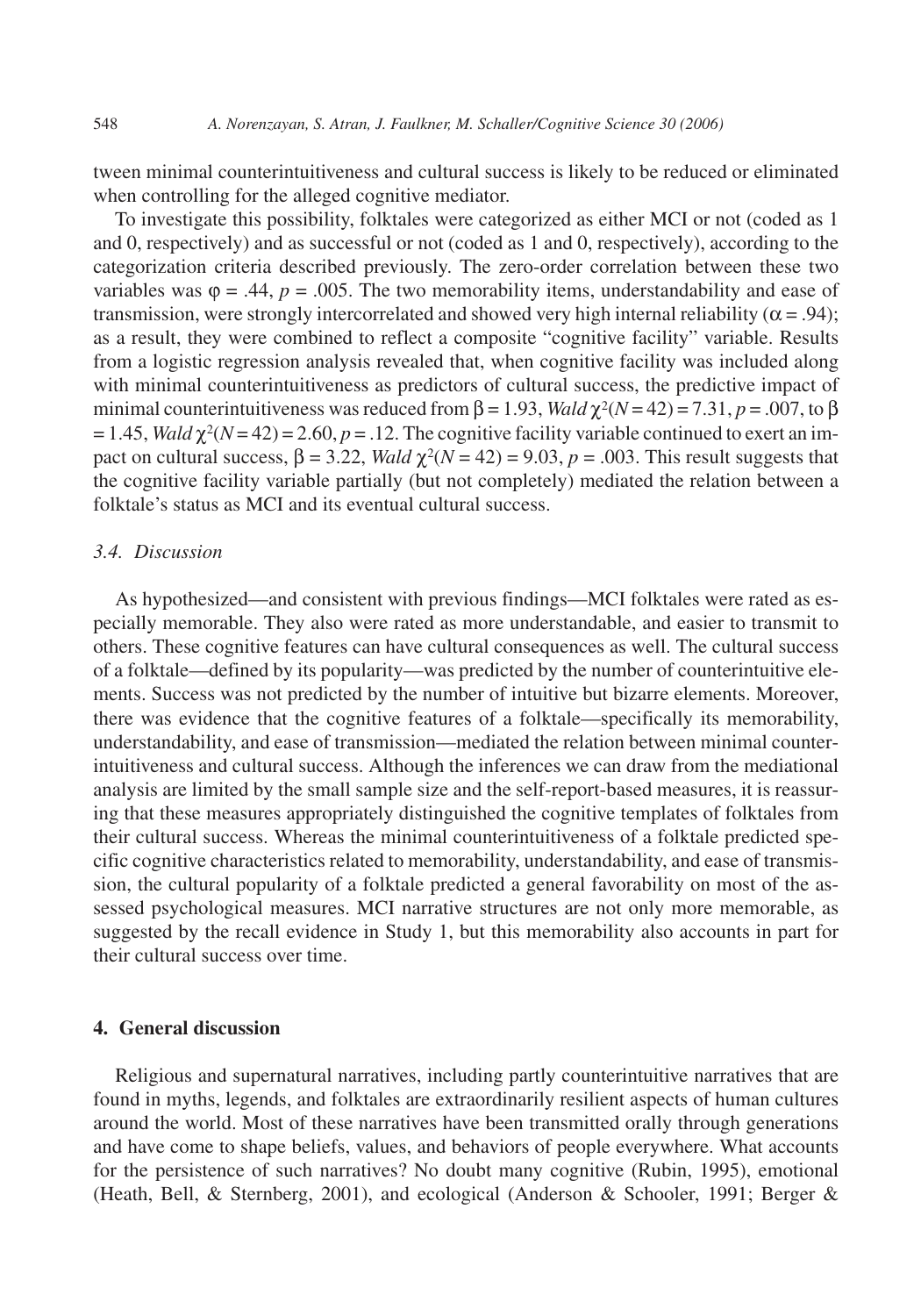Heath, 2005) variables likely contribute to the cultural stability of such widespread belief structures. In this article we examined one very important cognitive factor—the memorability advantage that MCI narratives enjoy in the minds of cultural members. We found that MCI lists that contain only a few counterintuitive elements degrade less over time and produce superior recall in the long term (but not in the short term) over other templates that are either entirely intuitive or excessively counterintuitive (Study 1). This cognitive advantage also selectively predicts the cultural success of one type of culturally important narrative—folktales (Study 2).

Elaborating on early insights by Sperber and others (1975; 1996, Lawson & McCauley, 1990), supernatural beliefs are being examined from a natural science perspective within what has come to be known as the cognitivist program of religion (e.g., Atran, 2002; Barrett, 2000, 2004; Boyer, 1994b, 2001, 2003; Lawson & McCauley,1990; Pyysiäinen & Antonnen, 2002). In recent years, growing research has been examining the cognitive and communicative processes that shape and constrain cultural and religious beliefs (e.g., Barrett & Nyhof, 2001; Boyer & Ramble, 2001). Whereas previous studies focused primarily on the cultural selection of discrete supernatural concepts, here we examined the cultural selection of lists of ideas and narratives that contain counterintuitive elements and often act as a coherent unit of transmission across minds.

We propose that MCI narratives are culturally successful partly because they enjoy a stronger cognitive advantage in recall than other narrative templates. Although the specific computational properties of this memory advantage remain an open question, we offer two possible cognitive explanations for future empirical investigation. First, the literature on the psychology of memory has emphasized that psychological factors that encourage deeper and more elaborate processing of the information produce superior recall and greater number and quality of inferences (e.g., Craik & Lockhart, 1972; Craik & Tulving, 1975). MCI narratives demand a greater cognitive effort in connecting the new material with background knowledge, as well as the minority counterintuitive elements with the majority intuitive elements, spurring deeper and more elaborate processing. For example, work by Kintsch and his colleagues (McNamara & Kintsch, 1996; McNamara, Kintsch, Songer, & Kintsch, 1996) examining text comprehension found that texts with coherence gaps lead to superior recall than texts with no gaps for learners with adequate background knowledge of the topic. A reverse pattern is found for learners with low background knowledge. Thus, texts that elicit some degree of active inferencing on the part of the knowledgeable learner can help memory. However, as in the case of our findings and other research (e.g., Boyer & Ramble, 2001), this effect is curvilinear—too many coherence gaps are detrimental to memory and learning (Kintsch, 1994).

Second, MCI narratives may enjoy a memory advantage because they generate the greatest number of inferences with the least cognitive effort, as predicted by relevance theory (Sperber & Wilson, 1986). That is, this cognitive template maximizes relevance by deviating from ordinary expectations systematically but not excessively. These deviations involve evocative minimal counterintuitions that are "relevant mysteries" (Sperber, 1996, p. 73). They are closely connected to background knowledge, but do not admit to a final interpretation. As a result they are attention arresting and inferentially rich, and therefore encourage further cognitive processing and multiple interpretations over time that facilitate the cognitive stabilization of narratives. But only if the ensuing impossible worlds remain largely connected to the everyday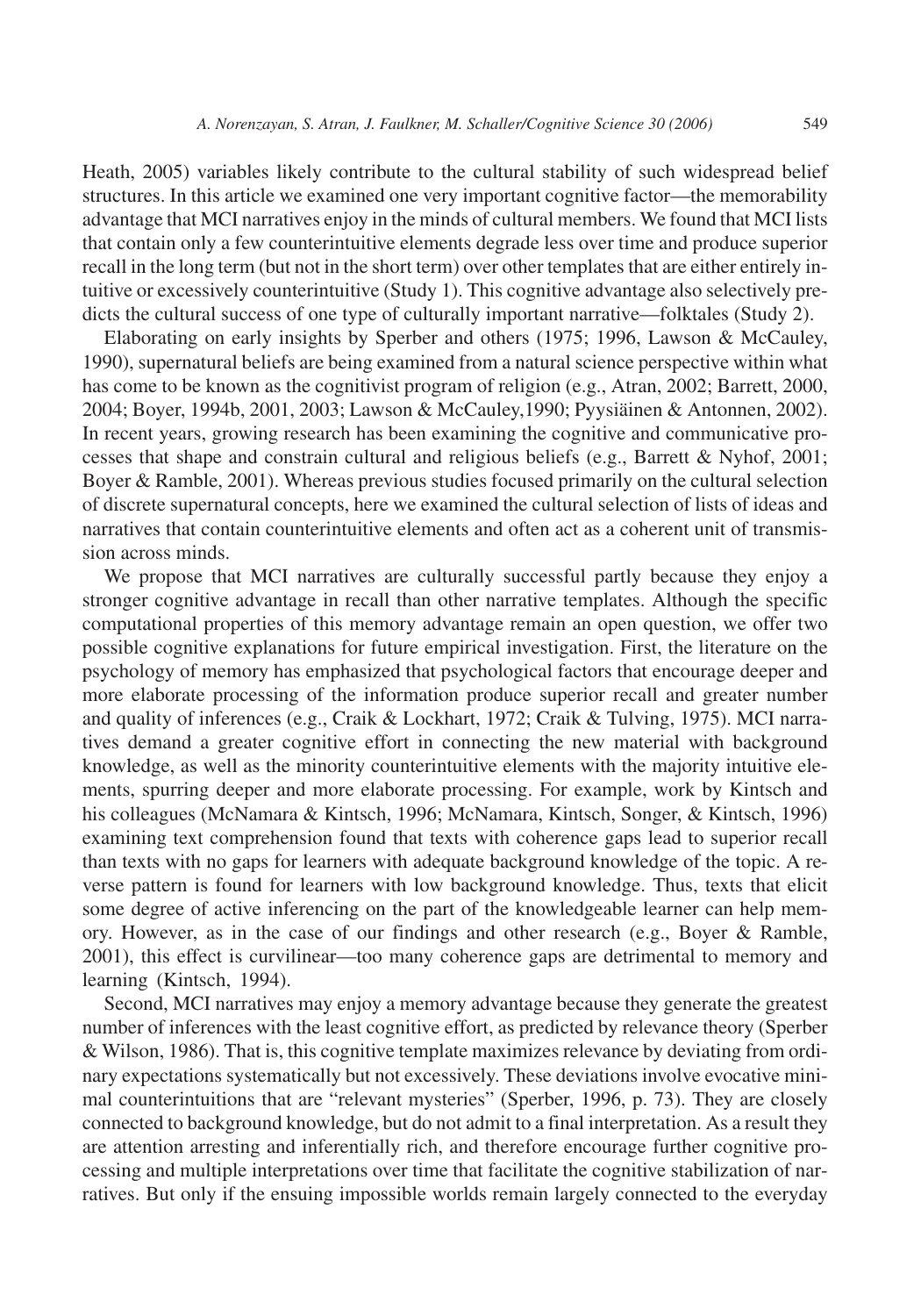world can supernatural narratives be mentally represented, rehearsed, and transmitted (Atran & Sperber, 1991; Barrett, 2000; Boyer, 2003; Sperber, 1975).

Regardless of which processes best explain the memory advantage, examining cognitive optimality at the level of lists and narratives is critical. If cognitive optimality were operating at the level of distinct concepts only, and if the lists and narratives in which they are embedded did not have any cognitive effect, we would expect that the cognitive or cultural success of a narrative would increase as a linear function of the proportion of MCI concepts. However this was not the case. In Study 1, only lists with a few counterintuitive ideas facilitated long-term recall. Similarly in Study 2, only folktales with a few counterintuitive elements facilitated cultural success. In both studies, the effect of the number of counterintuitive elements on cognitive or cultural success was a curvilinear function.

Counterintuitiveness, whether examined at the level of concepts or narratives, is distinct from bizarre conceptual features that otherwise do not violate core expectancies rooted in core domain-specific theories. Although Study 1 did not examine bizarreness as distinct from intuitive violations, evidence for this was found in Study 2, in which the number of bizarre elements had no predictive power in accounting for the cultural success of folktales, whereas number of counterintuitive elements did. This is consistent with prior findings indicating that intuitive violations and strangeness are two distinct processes and only the former reliably affects the recall of supernatural ideas (e.g., Boyer & Ramble, 2001).

Our findings were robust, observable whether in a controlled laboratory context, or in the content analysis of naturally occurring cultural narratives. However, one limitation regarding these studies needs mention. In both studies the samples were representative of Western culture. It would be important to examine the extent to which MCI narratives are also found to favor cultural success in non-Western cultural contexts. In addition to laboratory experiments, the rich traditions of folktales and myths of diverse cultures, such as Hindu Vedic tales, or the Mayan *Popul Vuh,* could be examined in search of the MCI cognitive template described in this article. Such cross-cultural extensions also could shed light on culture-specific cognitive structures that no doubt contribute to their cultural success (e.g., Brewer, 1985; Kintsch & Greene, 1978).

Finally, we emphasize that we do not claim that human memory was "designed" to favor MCI narratives such as the ones we observe in religious and mythical traditions. Quite the contrary, such narratives were most likely culturally selected *because* they successfully exploited the already existing cognitive architecture of the human memory system, which was naturally selected to solve adaptive problems that were quite unrelated to the propagation and cultural stabilization of counterintuitive narratives. Thus, memorability is necessary, but not sufficient in the cultural selection of such narratives.

Once MCI narratives pass the test of long-term memorability, the supernatural elements in such narratives are further culturally exploited to play a motivational function. Supernatural elements externalize and emotionally relieve core existential human problems, including death, deception, meaninglessness, and other problems that are factually and rationally intractable (Atran & Norenzayan, 2004; Norenzayan & Atran, 2004). For example, there is evidence that supernatural beliefs relieve the human awareness of mortality. Controlled motivational experiments show that mortality awareness causes stronger religiosity, heightened belief in the divine, and more faith in the efficacy of supernatural interventions (Norenzayan & Hansen,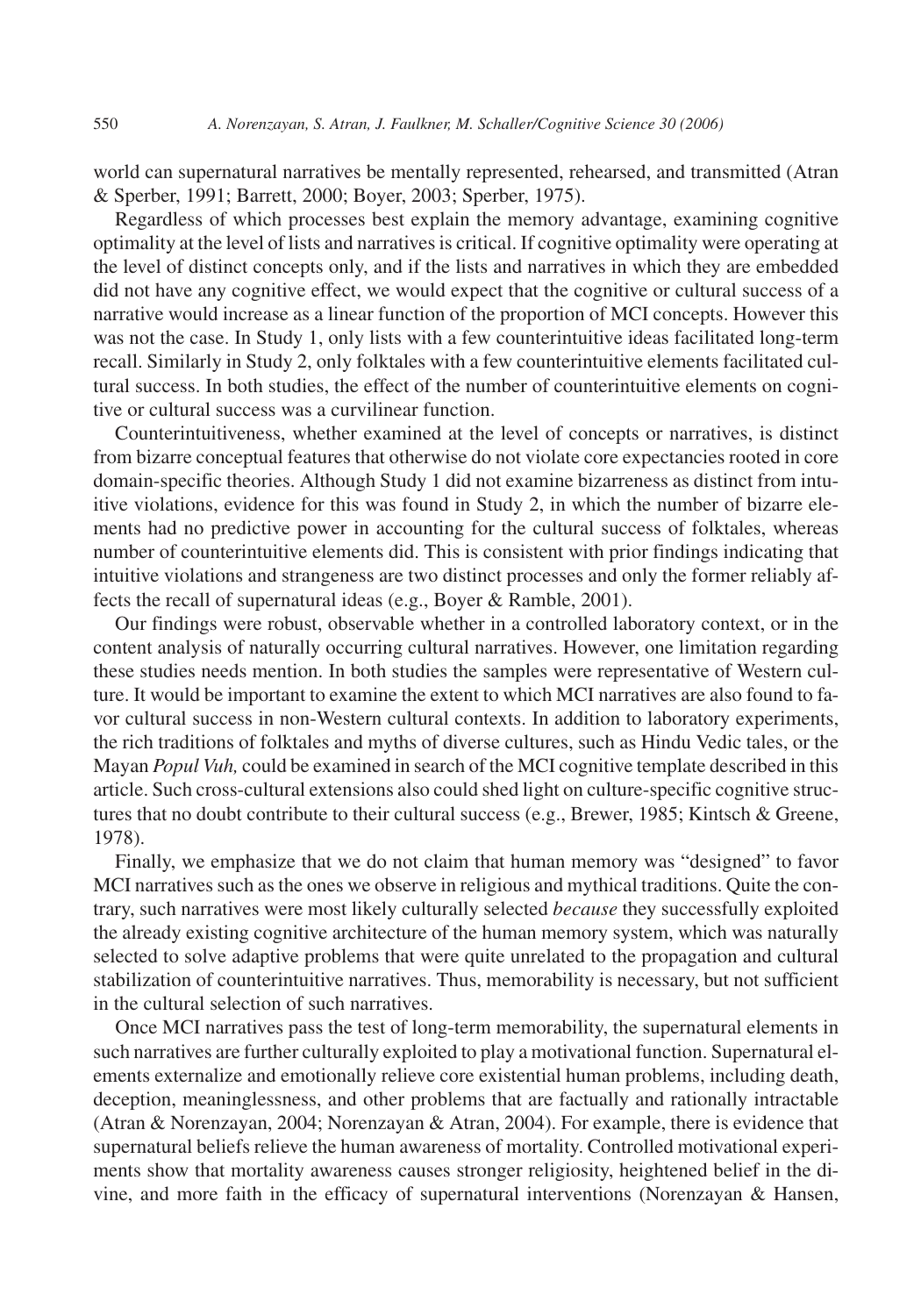2006). Moreover, this effect emerges even when the supernatural agents are culturally alien, such as Christians who are faced with belief in a supernatural Buddha or in shamanic spirits. Cognitive factors alone cannot explain the cultural success of supernatural ideas and narratives. It is the convergence of cognitive and motivational vectors that determine the overwhelming presence and resilience of supernatural narratives in cultures around the world.

## **Notes**

- 1. Including those participants who spoke English as a foreign language produced very similar pattern of results, although the statistical tests yielded marginal effects in some instances.
- 2. An alternative method of analyzing the effect of experimental condition of varying proportions of counterintuitives would be to assess recall of intuitive items only. Such an analysis was conducted and yielded the same pattern of results for the planned comparison of the mean in the MCI narrative condition against the combined mean of the three other conditions,  $t(78) = 1.80$ ,  $p = .07$ .

# **Acknowledgments**

Ara Norenzayan, Jason Faulkner, & Mark Schaller, Department of Psychology, University of British Columbia, Vancouver, Canada. Scott Atran, Institut Jean Nicod, Paris, France and University of Michigan, Ann Arbor, USA. Thanks to Eshanie Kirtisinghe, Brian Malley, and Sheffield Yeung for their contributions to conducting the studies reported in this article. This research has been supported by a Social Sciences and Humanities Research Council of Canada grant to the first author (Grant No. 410–2004–0197).

# **References**

Alba, J. W., & Hasher, L. (1983). Is memory schematic? *Psychological Bulletin, 93,* 203–231.

- Anderson, J. R., & Schooler, L. J. (1991). Reflections of the environment in memory. *Psychological Science, 2,* 396–408.
- Atran, S. (1998). Folkbiology and the anthropology of science: Cognitive universals and cultural particulars. *Behavioral and Brain Sciences, 21,* 547–609.
- Atran, S. (2002). *In Gods we trust: The evolutionary landscape of religion.* Oxford, England: Oxford University Press.
- Atran, S., & Norenzayan, A. (2004). Religion's evolutionary landscape: Counterintuition, commitment, compassion, communion. *Behavioral and Brain Sciences, 27,* 713–770.
- Atran, S., & Sperber, D. (1991). Learning without teaching: Its place in culture. In L. T. Landsmann (Ed.), *Culture, schooling, and psychological development* (pp. 39–55). Norwood, NJ: Ablex.

Avis, J., & Harris, P. L. (1991). Belief-desire reasoning among Baka children. *Child Development, 62,* 460–467.

Baillargeon, R. (1998). Infants' understanding of the physical world. In M. Sabourin, F. Craik, & M. Robert (Eds.), *Advances in psychological science* (Vol. 2, pp. 503–509). London: Psychology Press.

Barrett, J. L. (2000). Exploring the natural foundations of religion. *Trends in Cognitive Science 4,* 29–34.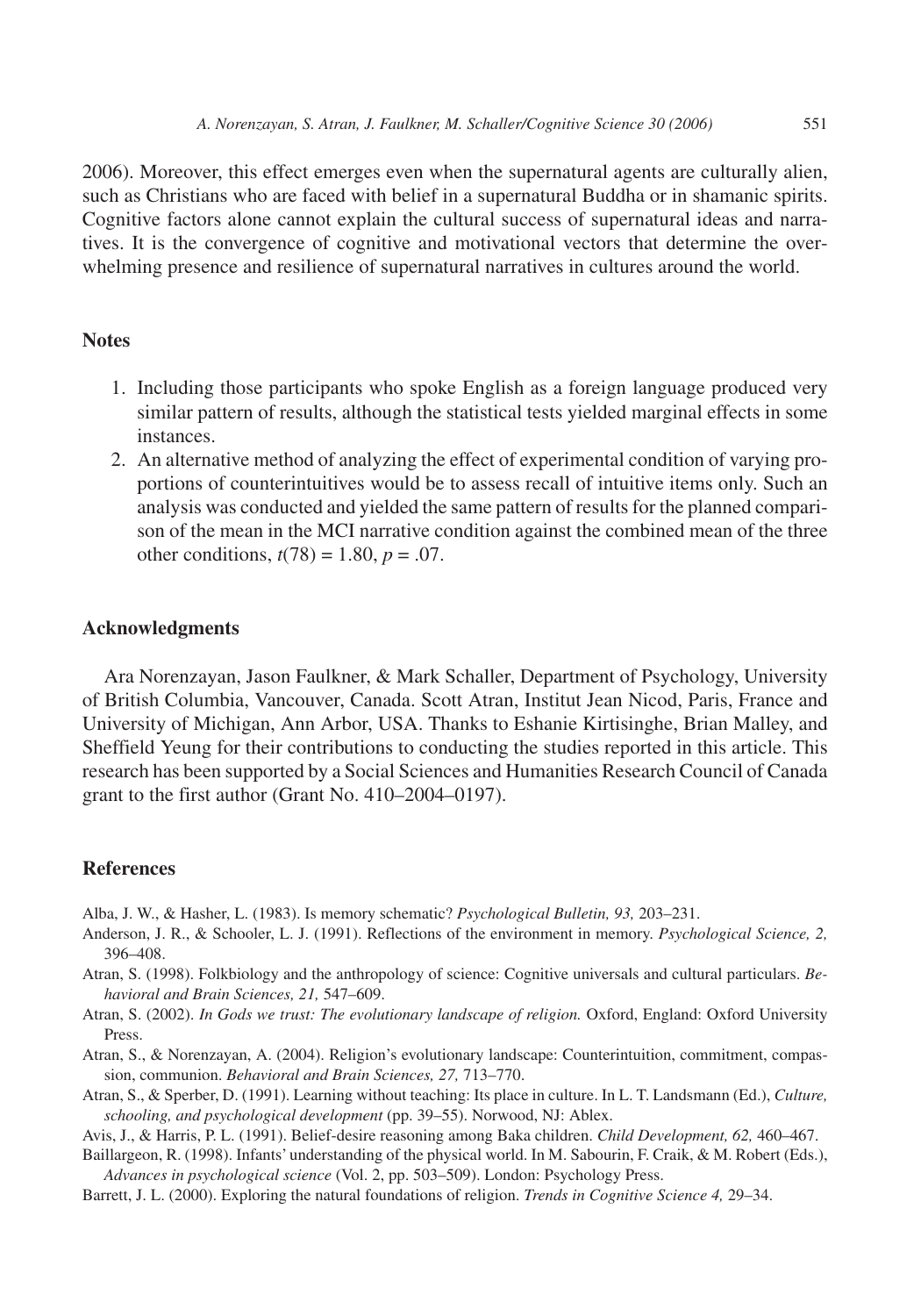- Barrett, J, L. (2004). *Why would anyone believe in God?* Lanham, MD: AltaMira.
- Barrett, J. L., & Keil, F. (1996). Conceptualizing a non-natural entity: Anthropomorphism in God concepts. *Cognitive Psychology, 31,* 219–247.
- Barrett, J. L., & Nyhof, M. A. (2001). Spreading nonnatural concepts: The role of intuitive conceptual structures in memory and transmission of cultural materials. *Journal of Cognition and Culture, 1,* 69–100.
- Bartlett, F. A. (1932). *Remembering: A study in experimental psychology.* Cambridge: Cambridge University Press.
- Berger, J., & Heath, C. (2005). Idea habitats: How the prevalence of environmental cues influences the success of ideas. *Cognitive Science, 29,* 195–221.
- Berlin, B. (1992). *Ethnobiological classification: Principles of categorization of plants and animals in traditional societies.* Princeton, NJ: Princeton University Press.
- Berlin, B., Breedlove, D., & Raven, P. (1973). General principles of classification and nomenclature in folk biology. *American Anthropologist, 74,* 214–242.
- Bower, G. H., Black, J. B., & Turner, T. J. (1979). Scripts in memory for text. *Cognitive Psychology, 11,* 177–220.

Boyer, P. (1992). Explaining religious ideas: Outline of a cognitive approach. *Numen, 39,* 27–57.

- Boyer, P. (1994a). Cognitive constraints on cultural representations: Natural ontologies and religious ideas. In L. A. Hirschfeld & S. A. Gelman (Eds.), *Mapping the mind: Domain specificity in cognition and culture* (pp. 391–411). New York: Cambridge University Press.
- Boyer, P. (1994b). *The naturalness of religious ideas.* Berkeley: University of California Press.
- Boyer, P. (2001). *Religion explained: The evolutionary origins of religious thought.* New York: Basic Books.
- Boyer, P. (2003). Religious thought and behaviour as by-products of brain function. *Trends in Cognitive Sciences, 7,* 119–124.
- Boyer, P., & Ramble, C. (2001) Cognitive templates for religious concepts: Cross-cultural evidence for recall of counter-intuitive representations. *Cognitive Science, 25,* 535–564.
- Brewer, W. F. (1985). The story schema: Universal and culture-specific properties. In D. R. Olson, N. Torrance, & A. Hildyard (Eds.), *Literacy, language, and learning.* Cambridge: Cambridge University Press.
- Callahan, T., Rochat, P., Liilard, A., Claux, M., Odden, H., Itakura, S., et al. (2005). Synchrony in the onset of mental state reasoning: Evidence from five cultures. *Psychological Science, 16,* 378–384.
- Carey, S., & Spelke, E. (1994). Domain-specific knowledge and conceptual change. In L. A. Hirschfeld & S. A. Gelman (Eds.), *Mapping the mind: Domain specificity in cognition and cognition.* Cambridge, MA: Cambridge University Press.
- Craik, F. I. M., & Lockhart, R. S. (1972). Levels of processing: A framework for memory research. *Journal of Verbal Learning and Verbal Behavior, 11,* 671–684.
- Craik, F. I. M., & Tulving, E. (1975). Depth of processing and the retention of words in episodic memory. *Journal of Experimental Psychology: General, 104,* 268–294.
- Davidson, D. (1994). Recognition and recall of irrelevant and interruptive atypical actions in script-based stories. *Journal of Memory and Language, 33,* 757–775.
- Flavell, J. H., Zhang, X.-D., Zou, H., Dong, Q., & Qui, S. (1983). A comparison of the appearance-reality distinction in the People's Republic of China and the United States. *Cognitive Psychology, 15,* 459–466.
- Gardner, D., Harris, P. L., Ohmoto, M., & Hamazaki, T. (1988). Japanese children's understanding of the distinction between real and apparent emotion. *International Journal of Behavioral Development, 11,* 203–218.
- Gelman, S. A., & Hirschfeld, L. A. (1998). How biological is essentialism? In D. L. Medin & S. Atran (Eds.), *Folkbiology.* Cambridge, MA: MIT Press.
- Heath, C., Bell, C., & Sternberg, E. (2001) Emotional selection in memes: The case of urban legends. *Journal of Personality and Social Psychology, 81,* 1028–1041.
- Keil, F. (1989). *Concepts, kinds, and cognitive development.* Cambridge: Bradford Book/MIT Press.
- Keil, F. (1994). The birth and nurturance of concepts by domains: The origins of concepts of living things. In L. Hirschfeld & S. Gelman (Eds.), *Mapping the mind: Domain specificity in cognition and culture* (pp. 234–254). New York: Cambridge University Press.
- Kelly, M. H., & Keil, F. (1985). The more things change … Metamorphoses and conceptual structure. *Cognitive Science, 9,* 403–416.
- Kintsch, W. (1994). Text comprehension, memory, and learning. *American Psychologist, 49,* 294–303.